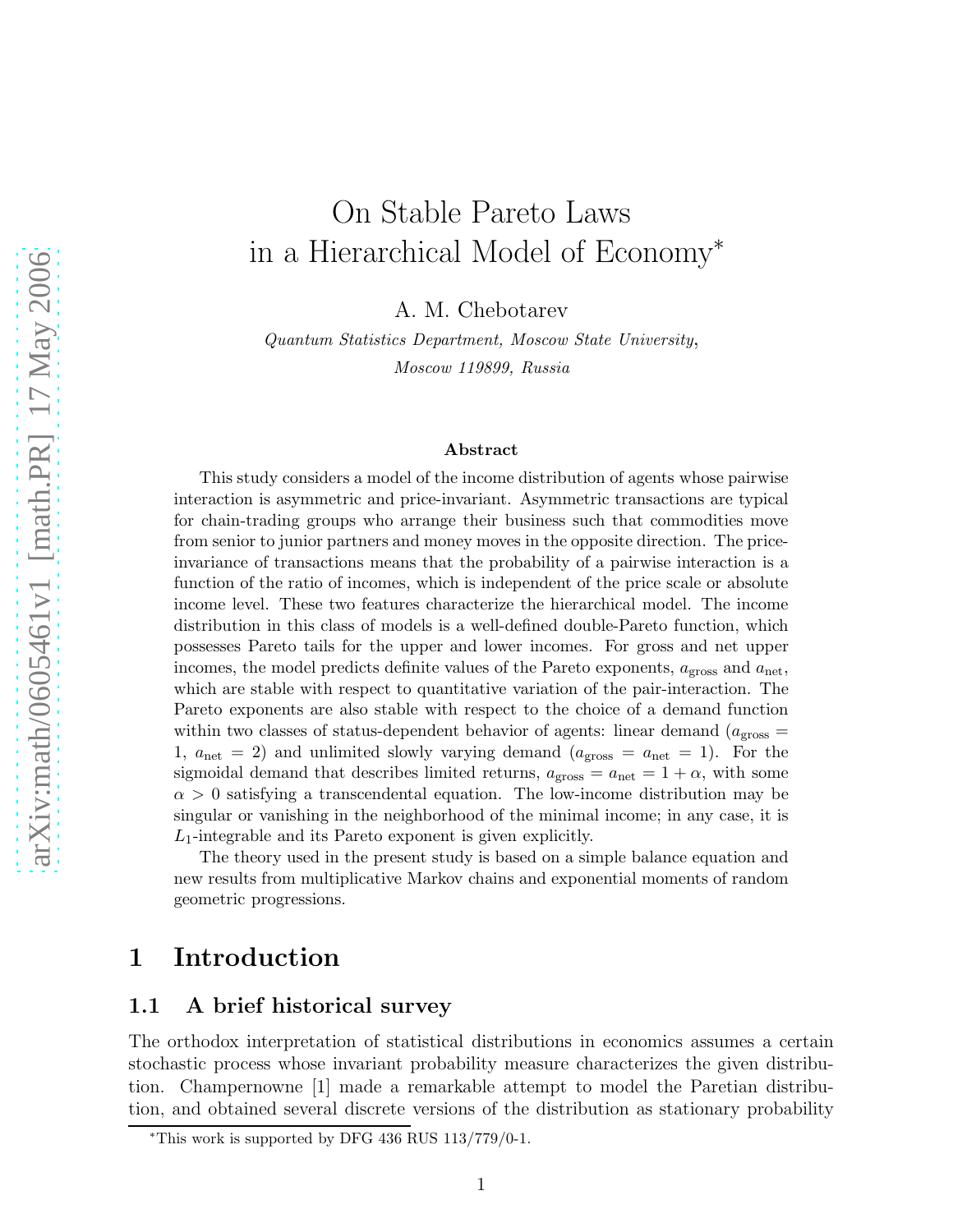measures for a class of Markov chains on half-line. Starting from an empirical analysis of UK tax records for the period 1951–52, Champernowne reconstructed a  $(12 \times 15)$ approximation of the stochastic matrix of the Markov chain, and noted a definite "tendency for the lowest income to shift upwards" [1]. In a sense, his basic assumptions (asymmetry and homogeneity of the transition probability) are inherited by the model described in the present study. To ensure the probabilistic interpretation and to obtain a closed equation for the stationary distribution, Champernowne introduced a boundary condition for the occupation number of the lowest income range. This fare for mathematical correctness was not reasonably explained in economic terms, but a similar model of multiplicative stochastic process with "reset" events (i.e., with stochastic renewal of the process at the boundary) [2] was successfully applied in [3] for a Monte Carlo simulation of variations in income distribution within Japan. In the present paper, only the continuity assumption is imposed at the boundary (at infinity and at the point corresponding to the minimal income) that defines a stationary density distribution.

To fix notation, recall that the cumulative probability distribution  $Pr(x \geq s)$  of a random variable x has the Pareto tail with exponent a if  $Pr(x \ge s) = O(s^{-a}), a > 0$ , for large  $s^1$ .

A number of empirical facts in economics concerning the Pareto distribution can be qualitatively explained using generalizations of the Yule stochastic process [4], which was proposed in 1937 as a simple dynamical model of biological taxa. In view of a certain similarity between the present model and Yule's model, it is worth explaining the basics of Yule's model in a macroeconomic context. Suppose that the starting capital equals 1 and a nonrandom consumer demand provides the business community with fixed  $1 + m$  units of income per unit of time. Each step of the time-evolution consists of two events: (1) a new agent obtains the starting capital and joins the business community;  $(2)$  the remaining m units of income are randomly distributed among the existing agents according to their status-demand, for example, with partial probabilities proportional to the existing distribution of capital (linear demand). The construction of a stationary solution in a biological context is discussed in [5]. The cumulative stationary distribution has the power tail with the following exponent:

$$
a = 1 + \alpha, \quad \alpha = \frac{1}{m}.
$$

If the business society only rarely recruits new agents,  $\alpha$  is small and  $a \approx 1^2$ .

In addition to linear demand ( $\ell$ -demand), the class of slowly varying functions is considered. From an empirical viewpoint, in the linear case the size of a business is far from market limitations or the constraints of resources. The slowly varying demand (udemand) carries features of utility and sigmoidal functions that describe the diminishing returns of investments and the effects of market or production constraints.

<sup>&</sup>lt;sup>1</sup>In fact, the conventional terminology is not completely correct: Zipf constructed his plots with the probability axis  $y$ , while Pareto used  $x$  for the same purpose [5].

<sup>&</sup>lt;sup>2</sup>Let n be the number of time units per year. Then,  $n \, m \approx n \, (1+m) = \sigma$  is the size of the market and  $\nu = n$  is the intensity of the creation of vacancies. If  $a > 1$ , it is considered that  $\alpha = a - 1$  is the horizon of the power tail, as the heaviest tail with  $a = 1$  normally overshadows the remaining components of a sampling. In these terms, Yule's law states: "Horizon × market size  $\sim$  intensity of vacancies' creation".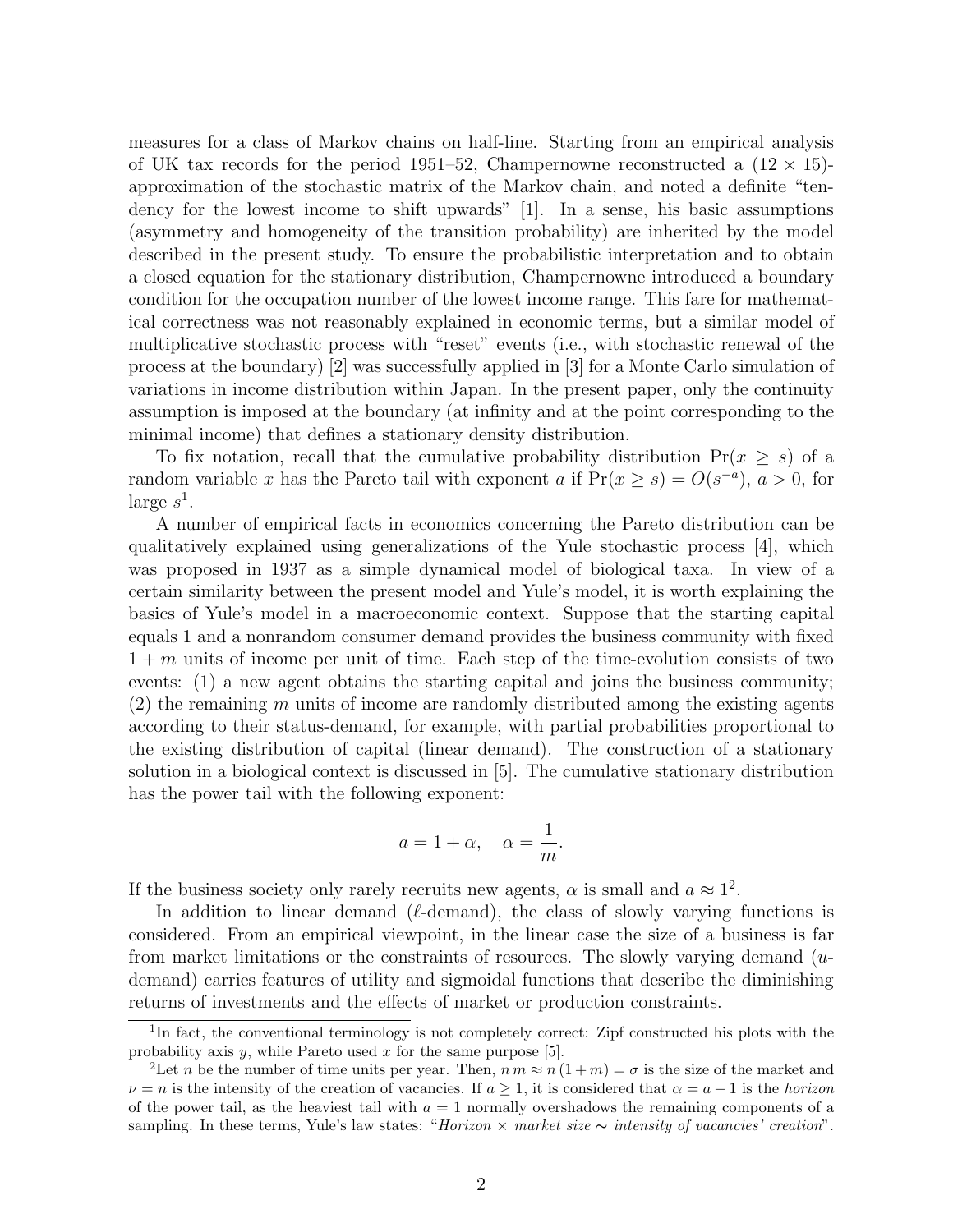Empirical studies of the top income distribution show that the Pareto exponent a of the cumulative distribution normally belongs in the interval [1, 3]. There is evidence for both stability [6]–[10] and instability [11, 12] for this indicator over time. In the latter two reviews, the authors discuss the relationship between tax legislation and the distribution of personal income. The reviews present variation of the Pareto exponent in the range [1.3, 3.5], based on tax records from Great Britain and the Netherlands for the years 1907–1999, and records from the US, Canada, and France over shorter periods. The detailed records enable us to monitor details of income distribution for the top 0.05% to  $10\%$  of earners. The Pareto index  $a = 1$  for the net income of firms and corporations has been observed by many authors (see [9, 17, 18]), including the author of the present paper [19, 20]. These tails are the least informative in the sense that they overshadow the possibly important details of less heavy tails that contribute to the general picture.



Figure 1: The two lower curves in the left-hand figure display the cumulative probabilities defined by 2000 Pareto-distributed random points with exponents  $a = 1$  and  $a = 2$ , respectively, while the upper curve shows their 1:1 mixture:  $a_{\text{mix}} \approx 2.3$ . This illustrates the shadowing effect created by the heaviest tail. The point-plot on the right shows  $a_{mix}(x)$  as a function of the share x of the heaviest tail varying from  $5\%$  to  $95\%$  over the total sampling of 4000 random points.

A solvable model for the Pareto income distribution was recently proposed by Reed [13]. In fact, Reed's approach is based on the Poincare ergodic conjecture, which states that the time-average coincides with the average over the ensemble. The ensemble considered by both Reed and Gabaix [14] consists of noninteracting agents whose income is described by geometric Brownian motion and whose life-time is an exponentially distributed random variable. By averaging the individual income distribution over the random life-time, the double-Pareto distribution [13] is derived<sup>3</sup>. According to the Poincare conjecture, the obtained distribution describes the income distribution over the ensemble of ideal (i.e., noninteracting) agents.

The present paper considers an ensemble of asymmetrically interacting agents. The balance equation that describes the stationary distribution of income is derived using arguments that are similar to those used by Bouchaud [15] for symmetric pair-interactions. The present equation enables the calculation of the pair of Pareto exponents a and  $d > -1$ 

 $3A$  correspondent informed me that in 1949, E. Fermi described a similar mechanism in an astrophysical context, but I have been unable to confirm this.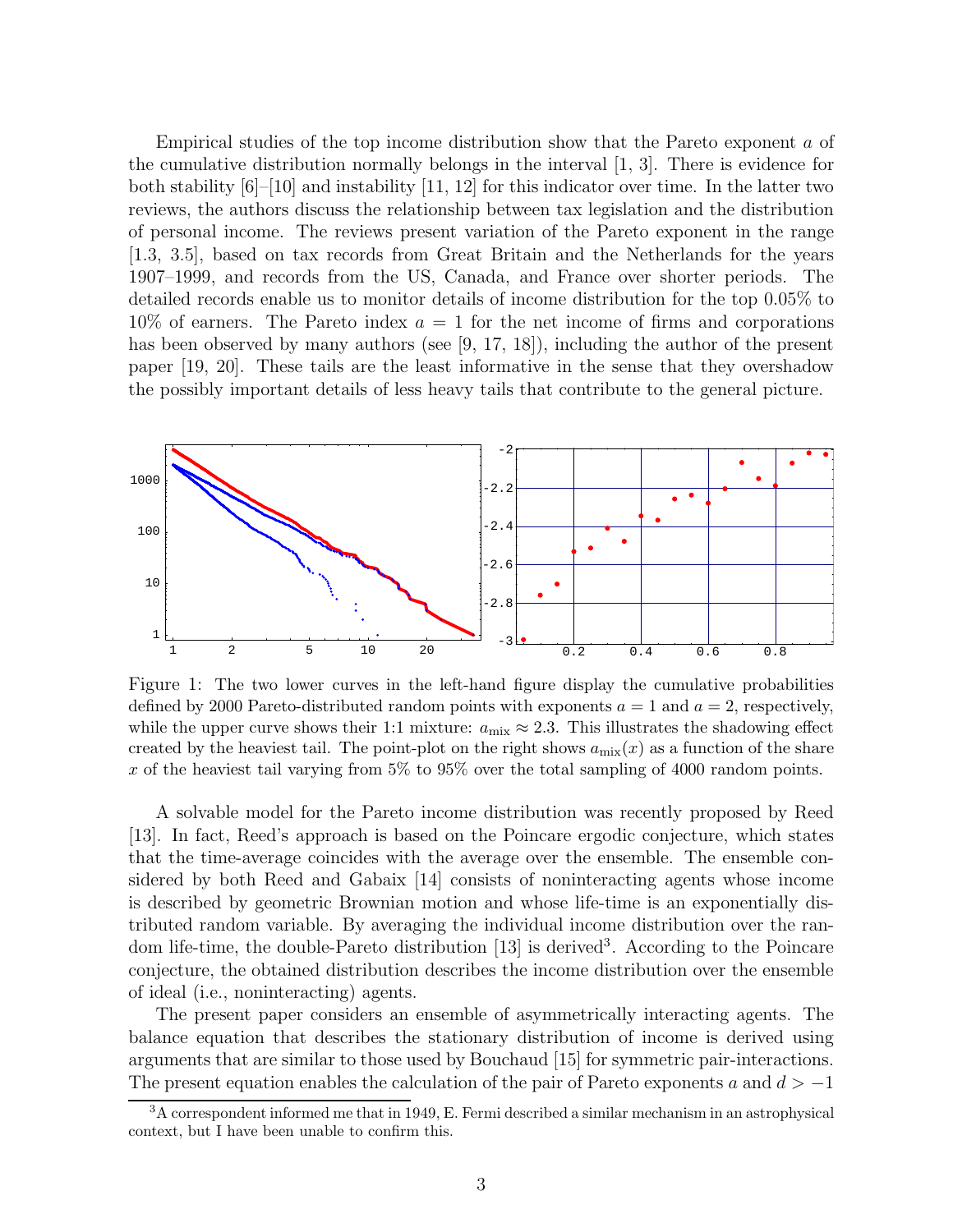for the top and bottom income tails. The value of the Pareto exponent  $a_{\text{net}} = 1$ , derived below for hierarchical models with  $u$ -demand, is normal for the top revenues of firms and corporations in Japan (see [3, 6]) and is in agreement with estimates for Europe, Britain, and the USA (see [10, 12, 13, 16]). Indirect reconstruction of the gross income distribution for the top 5% of householders, based on sale statistics for the national car market and direct estimates of the capital distribution among the 200 largest banks in Russia, yields the same value [19, 20]. A possible qualitative explanation for this rather general phenomena is the existence of a dominating corporate subculture of profitmaking communities. The aim of this paper is to consider the extreme case of a corporate community: the hierarchical structure. A sketch of this approach was published in [21].

### 1.2 Assumptions and results

In the business world, the hierarchical environment maintains and permanently reproduces the specific circulation of money and commodities; corporations, network-marketing and chain-trading structures, shadow economy groups, etc., aim to organize supply and demand such that commodities and money move in opposite directions. Within the hierarchy, an agent consumes the commodities distributed by senior partners, while at the same time, he distributes them to junior agents [22].

Clearly, the above picture is not strictly true for agents with low income who are receiving money (e.g., low wages or pensions, welfare subsidies or grants) from the state. To simplify mathematical considerations, taxation and the redistribution policy of the state is ignored, and a toy model is considered that describes the stable distribution of unilateral money flow in a hierarchical structure under the assumption that the intensity  $\mathcal{R}(s, x)$  of transactions between the pair of agents is an asymmetric and price-invariant function of incomes s and x of these agents; that is,  $\mathcal{R}(s, x) = R(s/x) \geq 0$  if  $s \geq x$ , and  $R(s/x) = 0$  if  $s < x$ . These assumptions characterize this class of hierarchical models. We also assume that income is (mathematically) unlimited and that the minimal income  $s_0$  is positive, i.e.,  $s \in [s_0, \infty), s_0 > 0$ .

The money flow controlled by an agent with net income s consists of the welfare payment  $\mathcal{P}(s_0, s)$  (cash benefits, social grants, etc.) and the contribution  $B(n, s)$  from subordinate agents. Here,  $n = n(s) \in L_1(s_0, \infty)$  is the density of agents with net income s, and  $B(n, s)$  is a function of s and a functional of n. The hierarchy assumption means that  $B(n, s)$  depends on the values of  $n(x)$  restricted to  $x \in [s_0, s]$ , and  $B(n, s) \to 0$ as  $s \to s_0$ . The welfare  $\mathcal{P}(s_0, s)$  decreases and vanishes for all sufficiently large s. The conjectured price-invariance of the model implies that  $\mathcal{P}(s_0, s) = P(s/s_0)$ .

To maintain the social status, an agent with net income s pays out  $H = H(n, s)$  to senior partners. We assume that the hierarchy is free of competition; in other words, we conjecture that (at least in the neighborhood of the stable distribution) variations in the number of senior agents does not affect consumer demand and price levels. This assumption implies that the individual consumption costs  $H = H(s)$  are independent of n. Thus, the net income is equal to

$$
s = P(s/s_0) + B(n, s) - H(s),
$$
\n(1)

and the sum  $q(s) = P(s/s_0) + B(n, s) = s + H(s)$  is the gross income. Suppose that the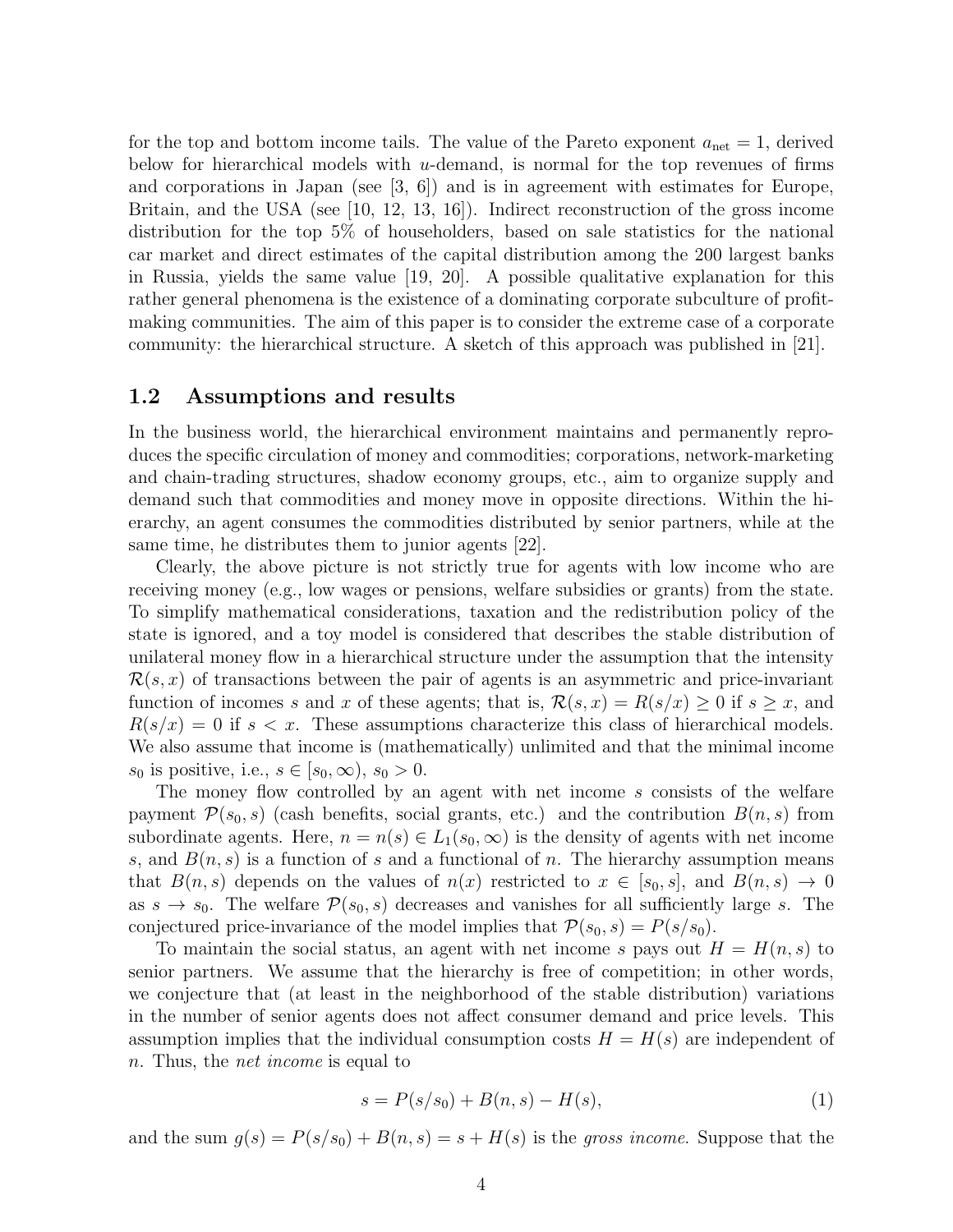consumption costs  $H(s)$  decrease as  $s \downarrow s_0$ . Hence, the gross income  $g(s) = s + H(s)$  is an increasing function of s and the equation

$$
s_0: s_0 + H(s_0) = P(1) \tag{2}
$$

has a unique solution. Furthermore, (2) is regarded as an analytical definition of the minimal income  $s_0$ , while (1) is considered as an equation with respect to  $n(s)$ .

In Section 2, B and H are represented in terms of the pair-interaction intensity  $R(x)$ and the demand function  $\sigma(s)$ . The main statement of this section is a conditional proposition: if the solution  $n(s)$  of equation (1) can be represented in the form

$$
n(s) = x^{b} (1-x)^{d} \rho(x) / \sigma(x^{-1}), \quad x = s_{0} / s \in (0,1]
$$
 (3)

where  $\rho$  is a continuous, strictly positive, and uniformly bounded function on [0, 1], then

$$
d = -1 + \frac{R(1)}{C(1)} > -1, \quad C(1) = 1 - P'(1) + 2R_0 > 0, \quad R_0 \stackrel{\text{def}}{=} \int_1^\infty R(x) \, dx. \tag{4}
$$

In addition, it is demonstrated that  $a_{\text{gross}} = 1$ ,  $a_{\text{net}} = 2$  for the linear demand,  $a_{\text{gross}} =$  $a_{\text{net}} = 1$  for any slowly varying demand, and  $a_{\text{gross}} = a_{\text{net}} = 1 + \alpha$  for the sigmoidal demand, where  $\alpha$  is a unique solution of the transcendental equation

$$
\alpha: \frac{1}{R_0} \int_1^{\infty} s^{\alpha} R(s) ds = 1 + \frac{1}{R_0 S_0}, \quad S_0 = \lim_{s \to \infty} \sigma(s).
$$

Section 3 considers the results of numerical simulation of  $\rho$  that illustrate various opportunities of the model. The existence of the income distribution  $n(s)$  in the form (3) is proved in Section 4.  $\rho$  is first represented in terms of the pair of multiplicative Markov chains,  $\{\xi_n\}$  and  $\{\eta_n\}$ , that describe the function  $\rho(s)$  either as  $s \to \infty$  or  $s \to s_0$ . In Section 5, possible economical issues are discussed. Section 6 consists of a mathematical appendix that contains four basic lemmas on multiplicative Markov chains. It is anticipated that mathematical facts considered in the last section will be useful for the readers who use multiplicative Markov processes in econophysics and mathematical finance.

### 2 Balance equation and continuity conditions

#### 2.1 Balance equation

Suppose that the money flow from agents with income x to  $n(s)$  agents with higher income s is proportional to the density  $n(x)$ , consumer demand  $\sigma(x)$ , and the pair-potential  $R(s/x)$  of interactions. As this income is shared among  $n(s)$  senior agents, the personal inflow functional  $B(n, s)$  can be written as follows:

$$
B(n,s) = \frac{1}{n(s)} \int_{s_0}^s \sigma(x) R(s/x) n(x) dx.
$$

The given rational agent behaves in exactly the same way toward the senior partners as his junior partners: the cost of his demand to agents with higher income  $x$  is proportional to the intensity of interactions and to his demand function  $\sigma(s)$ :

$$
H(s) = \sigma(s) \int_s^{\infty} R(x/s) dx = s \sigma(s) R_0, \quad R_0 \stackrel{\text{def}}{=} \int_1^{\infty} R(y) dy.
$$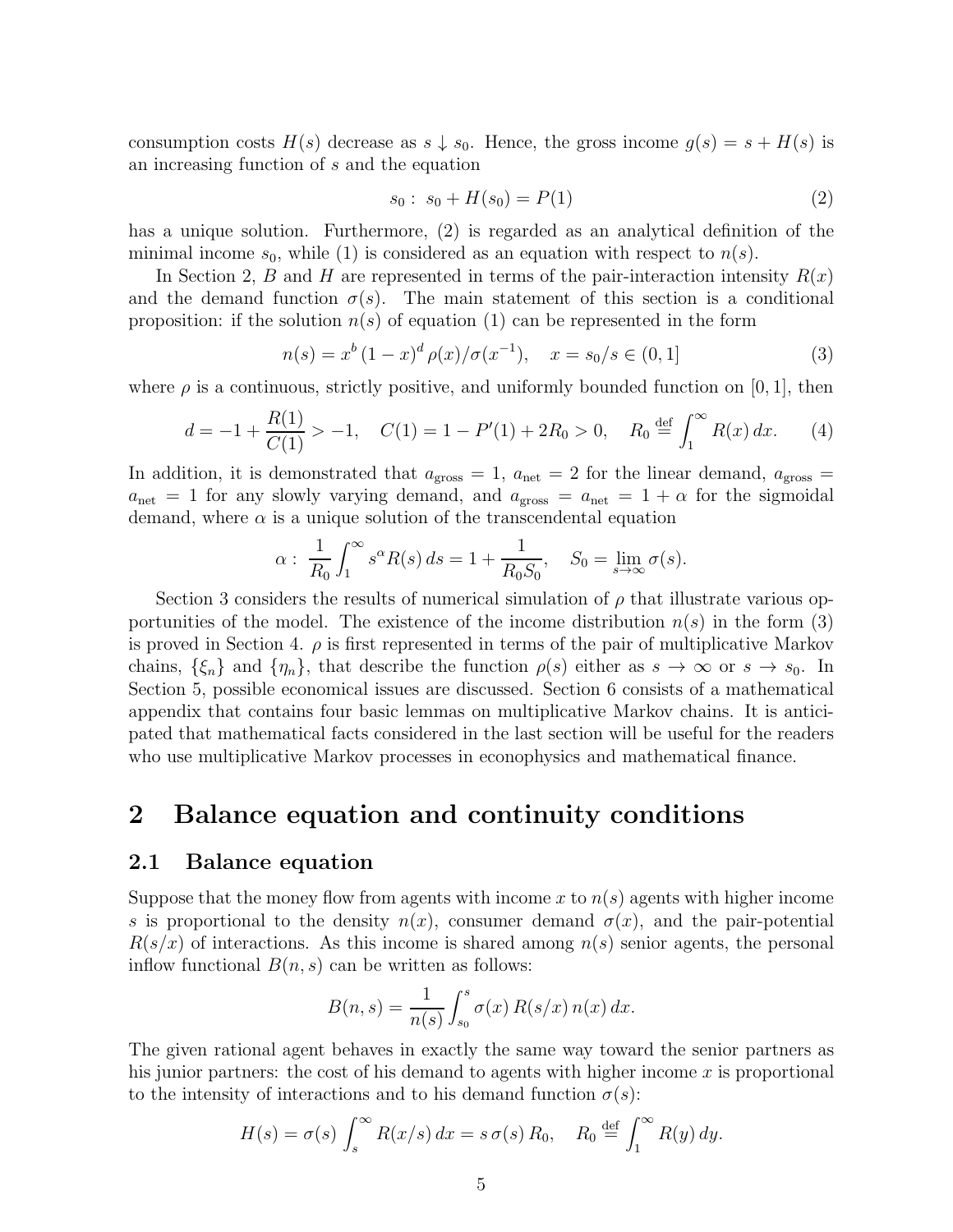Taking into account the welfare income P, the balance equation (1) is rewritten as follows:

$$
s = P(s/s_0) + \frac{1}{n(s)} \int_{s_0}^s \sigma(x) R(s/x) n(x) dx - \sigma(s) \int_s^\infty R(x/s) dx.
$$
 (5)

This relation is considered as an equation for the stationary distribution  $n(s)$  of the net income s. The equation  $g = s(1 + \sigma(s) R_0)$  is an obvious statement on the relation between the gross and net income, g and s, which readily follows from (5).

For further use of the model, it is convenient to rewrite (5) as a linear homogeneous integral equation:

$$
\int_{s_0}^s \sigma(x) R(s/x) n(x) dx = \left(s - P(s) + s \sigma(s) R_0\right) n(s).
$$
 (6)

The choice of a smooth monotone demand  $\sigma(s) \leq s$  is restricted to the following three classes:

$$
\begin{aligned}\n(\ell): \ \sigma(s) &= s \text{ for all } s > 1, \\
(u): \ \sigma(s) &= s \text{ for } s = O(1); \\
\sigma(s) &= s \text{ for } s = O(1); \\
\frac{\sigma(st)}{\sigma(s)} & \to 1, \\
\sigma(s) & \to \infty \text{ as } s \to \infty.\n\end{aligned}
$$

The slowly varying functions  $\sigma(s) = 1 + \ln s$ ,  $s > 1$  (utility function),  $\sigma(x) = S_0 s/(S_0 + s -$ 1), and  $S_0 > 1$  (sigmoidal function) are examples of u- and s-demands. These functions describe various kinds of diminishing returns.

Because the contribution from junior partners,  $B(n, s)$ , vanishes as  $s \downarrow s_0$ , to ensure consistency in equations  $(5)$  and  $(6)$ , equation  $(2)$  is rewritten as follows:

$$
s_0 - P(1) + s_0 \sigma(s_0) R_0 = 0 \tag{7}
$$

and consider the equation to be the definition of  $s_0$ . Equations (6) and (7) represent the analytical setup of the model. The aim is to describe the asymptotic behavior of  $n(s)$ as  $s \to \infty$  and  $s \to s_0$  and to prove the uniqueness of the solution. For simplicity of notation, the price scale is chosen such that  $s_0 = 1$ .

#### 2.2 Consequences of the continuity conjecture

To study the problem on a compact set, the variable  $s \in [1,\infty)$  is changed to  $x = 1/s \in$  $(0, 1]$  in (6) and (7). According to (7), the integral in the left-hand side of (6) vanishes at the point  $s = x = 1$ . Hence, the right-hand side of (6) can be rewritten as the following product:

$$
s - P(s) + s \sigma(s) R_0 = \sigma(s) (s - 1) C(s^{-1}) = x^{-1} \sigma(x^{-1}) (1 - x) C(x), \tag{8}
$$

where  $\sigma(x^{-1}) = x^{-1}$  for  $x = O(1)$ .

As  $s \to \infty$  and  $x = 1/s \to 0$ , the leading terms in the left- and right-hand sides of (8) are  $x^{-1}\sigma(x^{-1})C(0)$  and  $x^{-1}(1+\sigma(x^{-1})R_0)$ , respectively. Therefore, for  $C(0)$  =  $R_0 + \sigma(\infty)^{-1}$ , we have

$$
C(0) = \begin{cases} R_0 & \text{for } \ell \text{- and } u \text{-demands,} \\ R_0 + S_0^{-1} & \text{for } s \text{-demand,} \end{cases}
$$
 (9)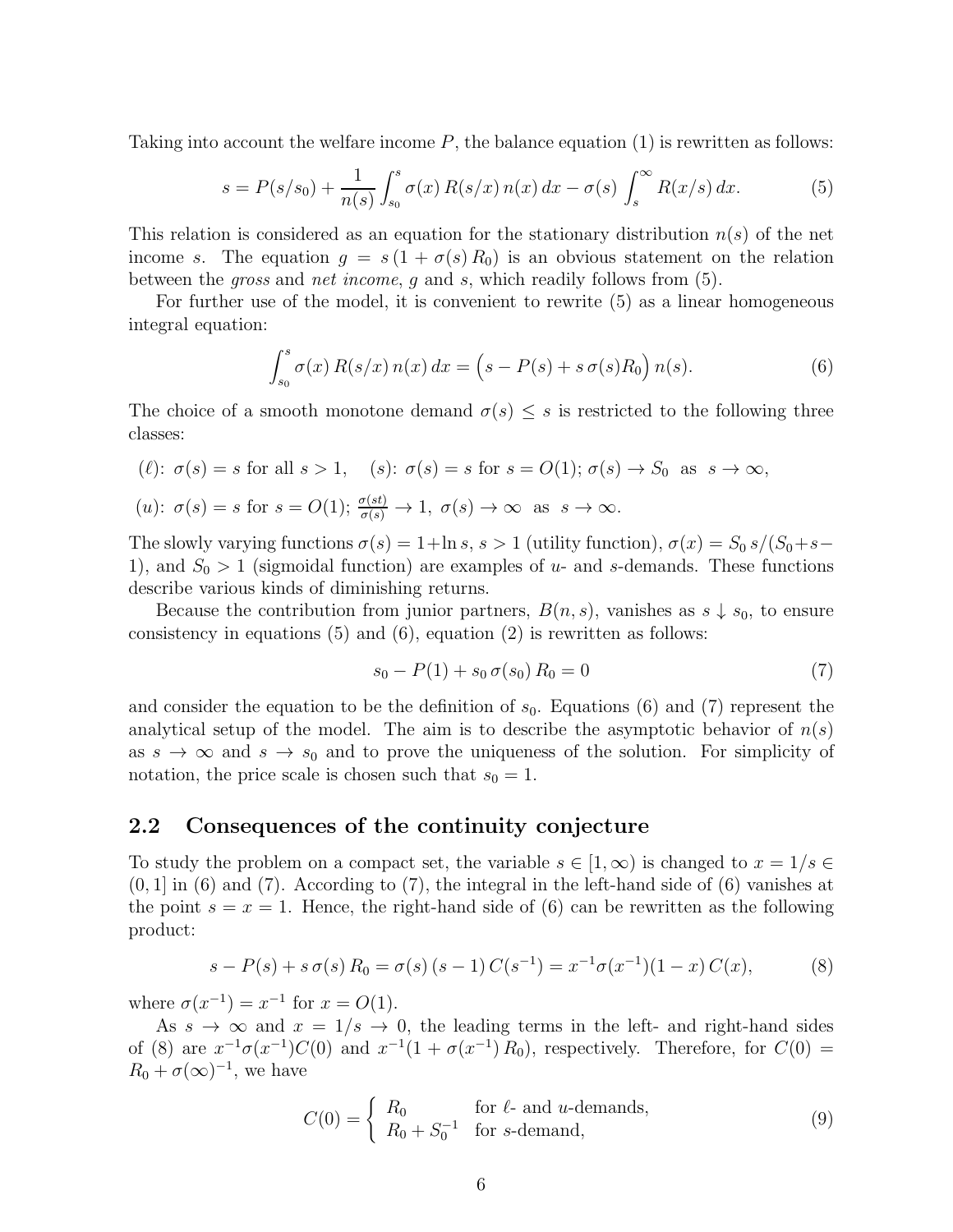because  $\sigma(\infty) = \infty$  for  $\ell$  and u-demands, and  $\sigma(\infty) = S_0$  for s-demand. As  $x \to 1$ , we obtain

$$
C(1) = 1 + 2R_0 - P'(1) \ge 1 + 2R_0 > 0,
$$
\n(10)

where  $P'(1) \leq 0$  because the welfare  $P(s)$  is normally a decreasing (or finite) function. Therefore, the left-hand side of  $(8)$  is an increasing function that vanishes only at  $s = 1$ . For this reason, it is supposed that  $c_* > 0$  exists such that

$$
c(x) \stackrel{\text{def}}{=} C(x)/C(0) \ge c_* \quad \forall x \in (0,1].
$$

Suppose that  $P(x^{-1})$  vanishes for sufficiently small x, say for  $x \in (0, x_*]$ , and  $\sigma(s) = s$  for  $s \in [1, 1/x_*]$ <sup>4</sup>. It is clear that for  $x \in (0, x_*]$ , the assumption  $\sigma(s) \leq s$  implies

$$
\frac{(1-x)C(x)}{R_0} = 1 + \frac{1}{\sigma(x^{-1})R_0} \ge \begin{cases} 1 + x/R_0 & \text{for } \ell \text{- and } u \text{-demands,} \\ 1 + 1/S_0R_0 & \text{for } s \text{-demand.} \end{cases}
$$
(11)

Let us search for a positive solution of the balance equation  $(6)$  in the factorized form

$$
n(1/x) = x^{b} (1-x)^{d} \rho(x) / \sigma(x^{-1}), \quad x \in (0,1], \quad b > 1, d > -1.
$$
 (12)

As the normalization of n is not essential,  $\rho(1) = 1$  is used. Let us derive an equation for  $\rho$  and calculate a priori values of b and d. Set

$$
r(s) \stackrel{\text{def}}{=} R(s)/R_0, \quad m_a \stackrel{\text{def}}{=} \int_1^\infty s^a \, r(s) \, ds = 1, \quad m_0 = 1 \tag{13}
$$

and suppose that the probability density  $r(x)$  is a bounded continuous function,  $r(1) > 0$ .

**Theorem 1** The relation  $d = R(1)/C(1) - 1$  is necessary for the continuity of a strictly positive bounded function  $\rho(x)$  at the point  $x = 1$  for all continuous demand functions such that  $\sigma(1) = 1$ . Continuity at the point  $x = 0$  implies  $b_{\ell} = 3$ ,  $b_u = 2$ , and  $b_s > 2$  for s-demand; more precisely,  $b_s$  satisfies the transcendental equation

$$
b_s: \quad \int_1^\infty s^{b_s - 2} r(s) \, ds = 1 + \frac{1}{S_0 R_0}.\tag{14}
$$

Proof. According to equations (8) and (12), rewrite equation (6) in the variables  $x = 1/s$ ,  $y=1/z$ :

$$
n(s) (s - P(s) + s \sigma(s) R_0) = R_0 x^{b-1} (1 - x)^{d+1} c(x) \rho(x)
$$
  
=  $\int_1^s \sigma(y) R(s/y) n(y) dy = \int_{1/s}^1 \sigma(z^{-1}) z^{-2} R(sz) n(z^{-1}) dz$   
=  $\int_x^1 z^{b-2} (1 - z)^d R(z/x) \rho(z) dz$ .

<sup>&</sup>lt;sup>4</sup>A point  $x_* \in (0, 1)$  will appear in some of the assumptions below. In fact, these additional assumptions can be imposed at different points, but a fixed point is used for simplicity of notations.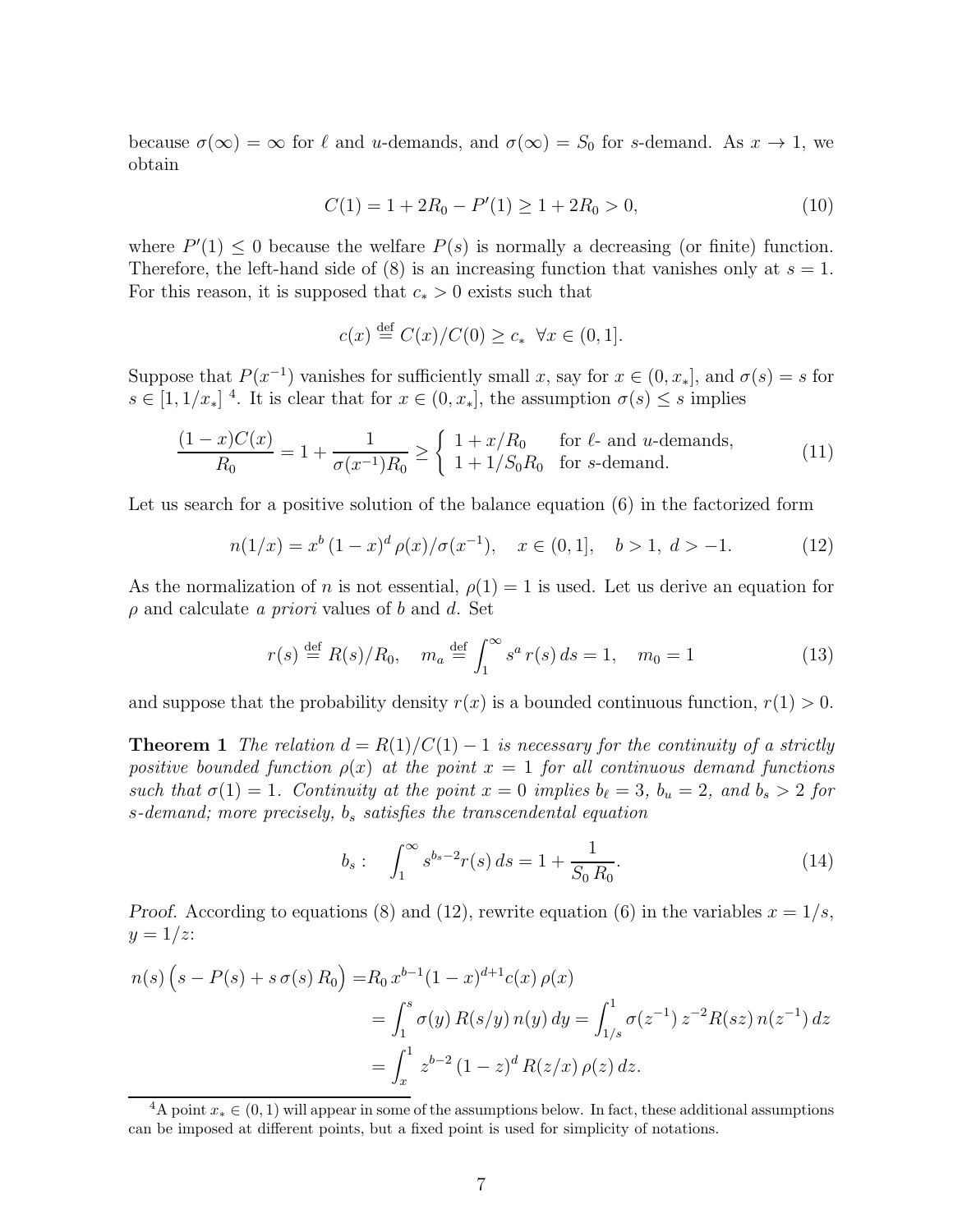This integral equation for  $\rho(x)$  can be represented in two equivalent forms which are independent of  $\sigma$ :

$$
\rho(x) = \frac{1}{x(1-x)C(x)} \int_x^1 \left(\frac{z}{x}\right)^{b-2} \left(\frac{1-z}{1-x}\right)^d R(z/x) \rho(z) dz
$$
\n(15)

$$
= \frac{1}{(1-x)C(x)} \int_{1}^{1/x} y^{b-2} \left(\frac{1-xy}{1-x}\right)^d R(y) \rho(xy) dy.
$$
 (16)

If  $d > -1$  and  $x > 0$  is fixed, the measure  $\mu(x, dz) = (d+1)(1-z)^{d}/(1-x)^{d+1} dz$  is a probability measure on  $(x, 1]$ . If  $\rho(x)$  is a bounded measurable function that is continuous at the point  $x = 1$ , so is the product

$$
p(x, z) = (z/x)^{b-2} R(z/x) \rho(z), \quad z \in (x, 1)
$$

and  $\overline{\lim} p(x, z) = \underline{\lim} p(x, z) = R(1) \rho(1)$  as  $x \to 1$ ,  $z \in (x, 1]$ . Denote with  $\mathbb{E}_x$  the mathematical expectation with respect to the probability measure  $\mu(x, dz)$ . Hence,

$$
\overline{\lim} \, \mathbb{E}_x \, p(x, \cdot) = \underline{\lim} \, \mathbb{E}_x \, p(x, \cdot) = R(1) \, \rho(1).
$$

Multiplying (15) by  $d+1$ , we obtain the condition that is necessary for the continuity of ρ:

$$
(d+1)\,\rho(1) = \lim_{x \to 1} \mathbb{E}_x \, p(x, \cdot) / (x \, C(x)) = R(1) \, \rho(1) / C(1). \tag{17}
$$

If  $\rho(1) \neq 0$ , this equation yields (4):  $d = R(1)/C(1) - 1 = r(1)/c(1) - 1 > -1$ .

As  $x \to 0$ , the left-hand side of (16) clearly converges to  $\rho(0)$ ; the Lebesgue theorem on dominated convergence implies that the right-hand side of equation (16) converges to

$$
\frac{\rho(0) R_0}{C(0)} m_{b-2} = \rho(0), \quad m_\alpha \stackrel{\text{def}}{=} \int_1^\infty s^\alpha r(s) ds.
$$

As  $C(0)/R_0 = 1$  for  $\ell$ - and u-demands, and  $C(0)/R_0 = 1 + 1/S_0R_0$  for s-demand, the necessary continuity condition at  $x = 0$  is the equation with respect to b

$$
m_{b-2} = \begin{cases} 1 & \text{for } \ell \text{- and } u \text{-demands,} \\ 1 + 1/R_0 S_0 & \text{for } s \text{-demand} \end{cases}
$$
 (18)

provided  $\rho(0) \neq 0$  (see (9) and (13)). The moment  $m_a$  is an increasing function of a because r is a regular probability density on  $[1, \infty)$ ; hence, equations (14) or (18), in each case, have a unique solution.

Remark 1. As  $\sigma((xy)^{-1})/\sigma(x^{-1}) \to 1$  as  $x \to 0$ , this result remains valid if  $\rho(x) =$  $q > 0$ . This will be the case for *u*-demand. It is also clear that the Pareto exponent for  $n(s)O(\sigma(x^{-1})^{-g})$  is the same as that for  $n(s)$ .

Remark 2. If  $\delta \stackrel{\text{def}}{=} 1/S_0R_0$  is a small constant and the measure  $r(s) ds$  has at least one moment, the equation  $m_{\alpha} = 1 + \delta$  can be approximately solved:

$$
\alpha = \frac{\delta}{\int_1^\infty r(s) \ln s \, ds} + O(\delta^2) > 0, \quad \delta = 1/S_0 R_0,
$$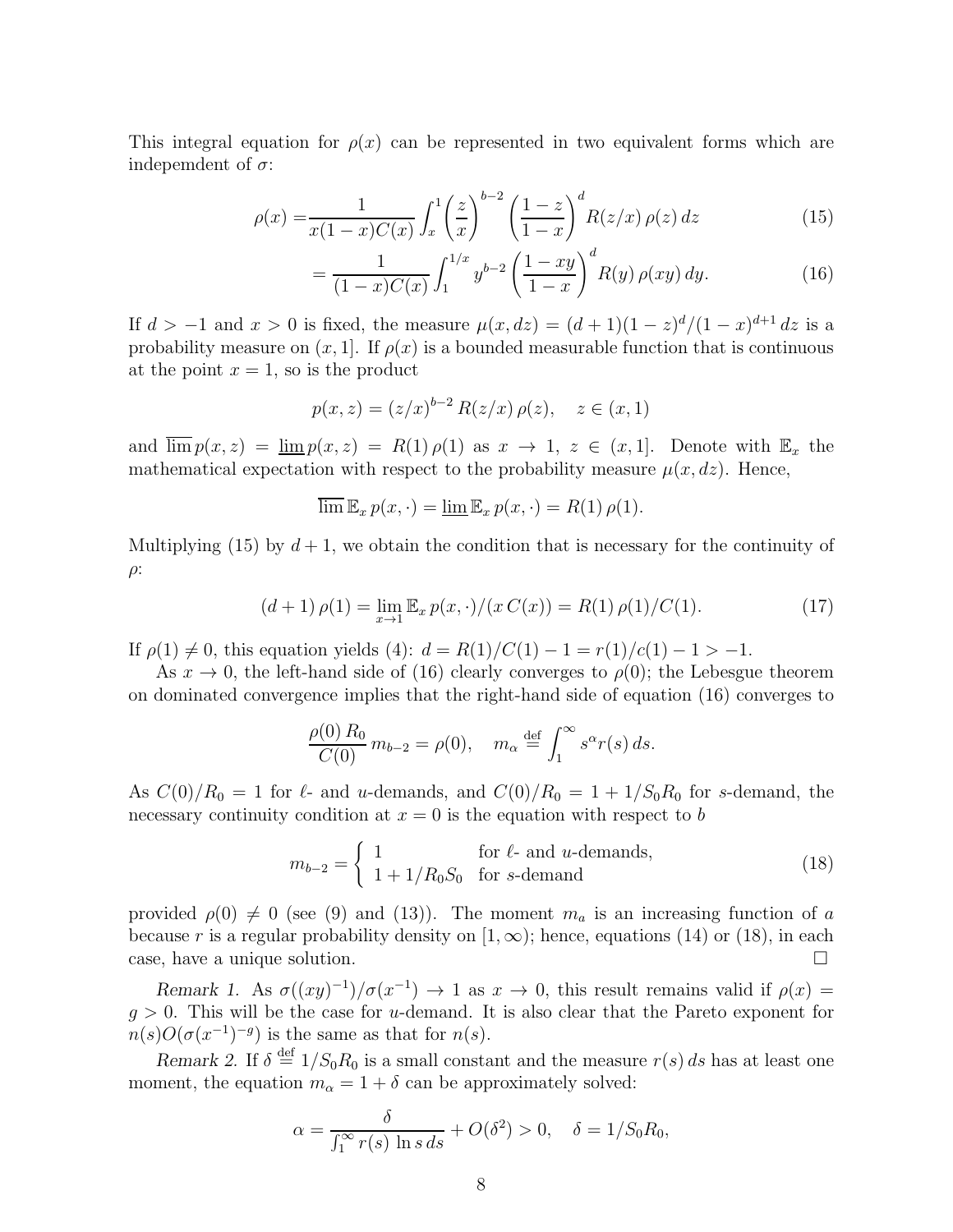i.e.,  $a = 1 + \alpha$ , similar to the Yule case<sup>5</sup>.

Thus, it is demonstrated that the continuity and strict positivity of  $n(s)$  implies the expansion:

$$
u(x^{-1}) = x^{b}(1-x)^{d} \rho(x) / \sigma(x^{-1}), \quad b - 1 = a_{\text{net}} = \begin{cases} 1 & \text{for } \ell \text{- and } u \text{-demand,} \\ 1 + \alpha & \text{for } s \text{-demand.} \end{cases}
$$

In addition, for all kinds of demands, equation (15) can finally be rewritten as follows:

$$
\rho(x) = \frac{1}{x(1-x)C(x)} \int_x^1 \left(\frac{z}{x}\right)^\alpha \left(\frac{1-z}{1-x}\right)^d R(z/x) \rho(z) dz,
$$
\n(19)

where  $\alpha = 0$  for  $\ell$ - and u-demands, and C is the only function that is dependent on  $\sigma$ (see equation (8)).

### 2.3 Pareto exponents for gross income

The relationship  $g = s + \sigma(s) R_0$  between gross and net income allows one to calculate the Pareto exponents for the gross income distribution. First consider the ℓ-demand. Denote the unique positive root of the equation  $g = s + s^2 R_0$  with  $s(g)$ , where g is gross income. The density distribution of g then equals  $N_{\ell}(g)$ :

$$
N_{\ell}(g) = n_{\ell}(s(g)) s'(g), \quad s(g) = 1/\sqrt{1 + 4R_0 g} = O(g^{1/2}),
$$

where  $n_{\ell}(s) = O(s^{-3}), n_{\ell}(s(g)) = O(g^{-3/2}),$  and  $s'(g) = O(g^{-1/2}).$  Finally, we obtain  $N_{\ell}(g) = O(g^{-2})$ , i.e., the Pareto exponent of the gross income  $a_{\text{gross}} = a_{\text{net}} - 1 = 1$ .

Now consider the u-demand. Because  $\sigma(s)$  is a slowly varying and increasing function, there exists a finite constant  $\sigma_{\varepsilon}$  such that  $\sigma(s) \leq \sigma_{\varepsilon} s^{\varepsilon}$  for any  $\varepsilon > 0$ . Now denote the unique positive root of the equation  $g = s(1 + \sigma(s) R_0)$  with  $s(g)$ , and let  $N_u(g)$  be the probability density of q. The monotonicity of  $\sigma(s)$  implies the following inequalities:

$$
g \ge s(g) = \frac{g}{1 + \sigma(s(g)) R_0} \ge \frac{g}{1 + \sigma(g) R_0} \ge \frac{g}{1 + \sigma_{\varepsilon} g^{\varepsilon} R_0}.
$$
 (20)

By definition of the cumulative probability, we have

$$
\int_y^\infty N_u(g) \, dg = \int_y^\infty n_u(s(g)) \, s'(g) \, dg = \int_{s(y)}^\infty n_u(g) \, dg.
$$

As  $n_u(g) = O(g^{-2})$ , the above inequality (20) yields the two-sided estimates for the cumulative probability  $\mathbb{P}_u\{g \geq y\}$ :

$$
O(y^{-1}) = \int_y^{\infty} n_u(g) dg \le \int_{s(y)}^{\infty} n_u(g) dg = \int_y^{\infty} N_u(g) dg = Z^{-1} \mathbb{P}_u\{g \ge y\}
$$
  

$$
\le \int_{y/(1+\sigma_{\varepsilon}y^{\varepsilon} R_0)}^{\infty} n_u(g) dg = y^{-1} O(1 + \sigma_{\varepsilon}y^{\varepsilon} R_0),
$$

<sup>&</sup>lt;sup>5</sup>The constant  $R_0$  characterizes an intensity of pairwise interactions. In this context,  $1/R_0$  is the average time between interactions. On the other hand,  $S_0$  can be interpreted as the volume of a "market". The difference  $a - 1$  between the Pareto exponent  $a(a > 1)$  and the exponent of the "heaviest" tail is termed the horizon of the distribution. In these terms, the Pareto exponent that corresponds to the sigmoidal demand satisfies the following law: "Horizon × market volume ∼ expectation-of-transaction time."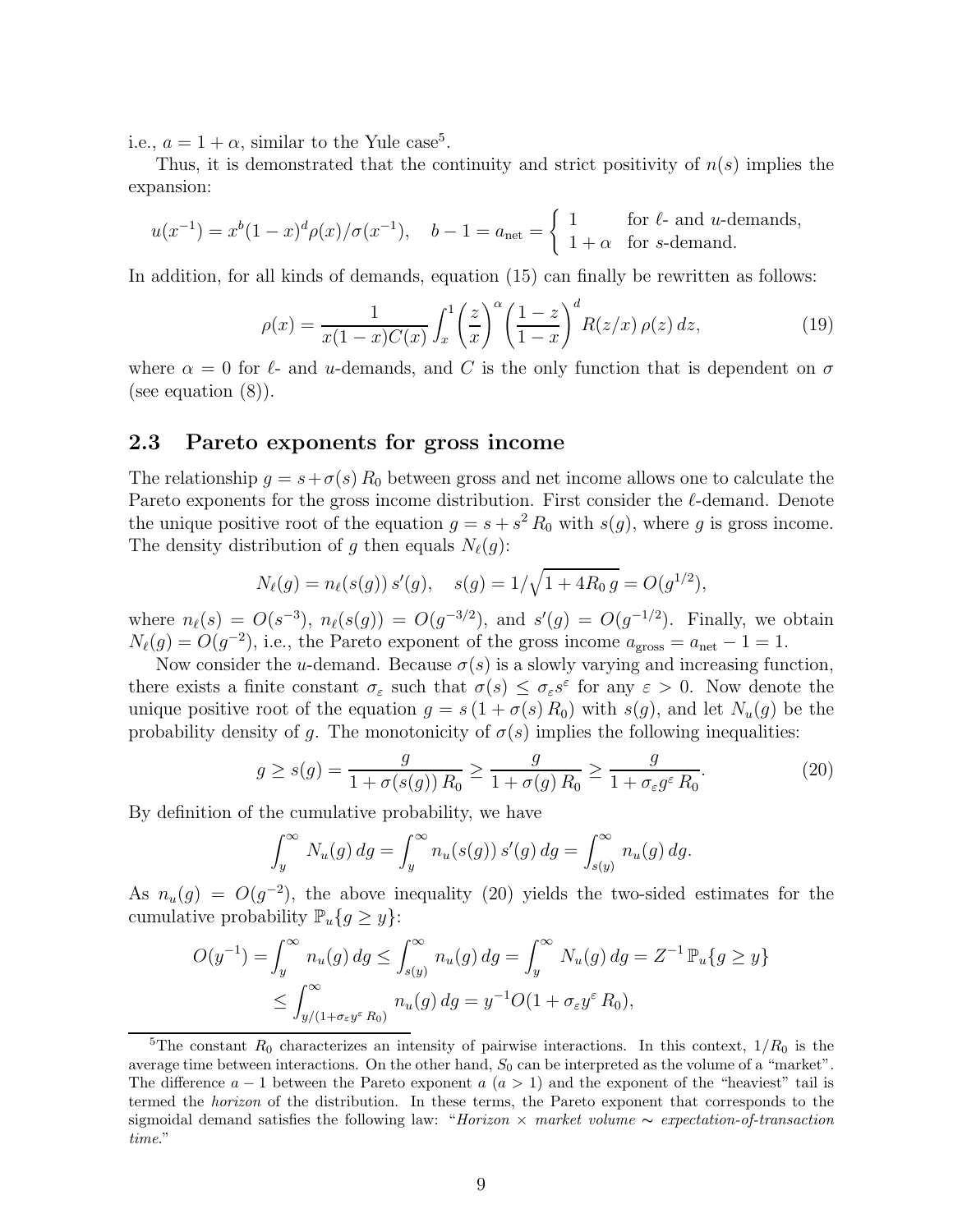where Z is the normalizing constant and  $\varepsilon$  is arbitrarily small. Hence, passing to the limit as  $y \to \infty$ ,  $\varepsilon \to 0$ , we have

$$
a_{\text{gross}} = -\overline{\lim} \ln \left( \mathbb{P}\{g \ge y\} \right) / \ln y = -\underline{\lim} \ln \left( \mathbb{P}\{g \ge y\} \right) / \ln y = 1 = a_{\text{net}}.
$$

For s-demand, gross and net income have the same order:  $g(s) = s(1 + \sigma(s) R_0)$  $s + O(s)$ , as  $\sigma(s)$  is bounded by  $S_0$ . Hence,

$$
a_{\text{net}} = a_{\text{gross}} = 1 + \alpha, \qquad \alpha: 1 + \frac{1}{S_0 R_0} = \int_1^\infty s^\alpha r(s) ds.
$$
 (21)

The above estimates of b and d define meaningful asymptotical properties of  $n(s)$ provided that  $\rho(x)$  is bounded from above and below. The proof of this fact is a nontrivial mathematical problem that will be solved via a probabilistic representation of the solution of equations (6) and (7); however, first the results of an empirical study of this problem are considered.

### 3 Numerical simulation of  $\rho$

With respect to the analytical proof of the boundedness and the strict positivity of  $\rho(x)$ etc., a computer simulation is an easier approach that convinced us that equation (19) is consistent. Although the operator  $A: C[0,1] \to C[0,1]$ 

$$
(A\rho)(x) = \frac{1}{x(1-x)c(x)} \int_x^1 \left(\frac{z}{x}\right)^\alpha \left(\frac{1-z}{1-x}\right)^{r(1)/c(1)-1} r(z/x) \rho(z) dz \tag{22}
$$

is not a contraction in the uniform topology<sup>6</sup>, the iteration procedure  $\rho_n = A\rho_{n-1}$  converges to a smooth and strictly positive solution  $\rho(x)$  for all tested probability distributions  $r(s)$ , initial approximations  $\rho_0$ , and values of  $d \in (-1,\infty)$ . Figures 2-4 show the numerical solutions  $\rho(x)$  and  $n(s)$  of equation (19) for the pair-interaction  $R(s) = \lambda e^{-\lambda(s-1)}$  and "earning"  $P(s) = 2/(1 + (s-1)^3)$ ; black, red and blue curves correspond to  $d = 0$ ,  $d > 0$ , and  $d < 0$ , respectively.

It is worthwhile noting that the solution for equation (19) can be calculated on any interval  $(y, 1] \subset (0, 1]$ . This means that problem (6) remains well-posed on any finite interval  $[s_{\text{min}}, s_{\text{max}}]$  and  $n(s_{\text{max}}) = O(s_{\text{max}}^{-b})$ .

It was observed that the Fourier or Chebyshev polynomial approximation of the solution  $\rho(x)$  does not provide a fast convergence. By differentiating equation (19), one can derive a pair of homogeneous boundary conditions of the form  $\rho'(x) = \gamma_x \rho(x)$ ,  $x = 0, 1$ . Note that the standard orthogonal polynomials do not fulfill the boundary conditions of this type; this is a possible explanation of the inefficiency of the polynomial approximation. Nevertheless, the finite dimensional approximation of operator (22) in the Fourier basis shows that the spectrum  $\{\lambda_k\}$  of  $I - A_n$  is distributed more or less uniformly over a smooth "semicircle" curve  $(\Re \lambda_k \in [-1,0], \Im \mathfrak{m} \lambda_k \in [0,1/2])$  (see Fig. 5).

<sup>&</sup>lt;sup>6</sup>The estimate given in Remark 3 implies that  $||A||_C \leq F_* \Pi_1 \Pi_2 < \infty$ , and the numerical spectral estimates show that  $||A||_C \geq 1$ .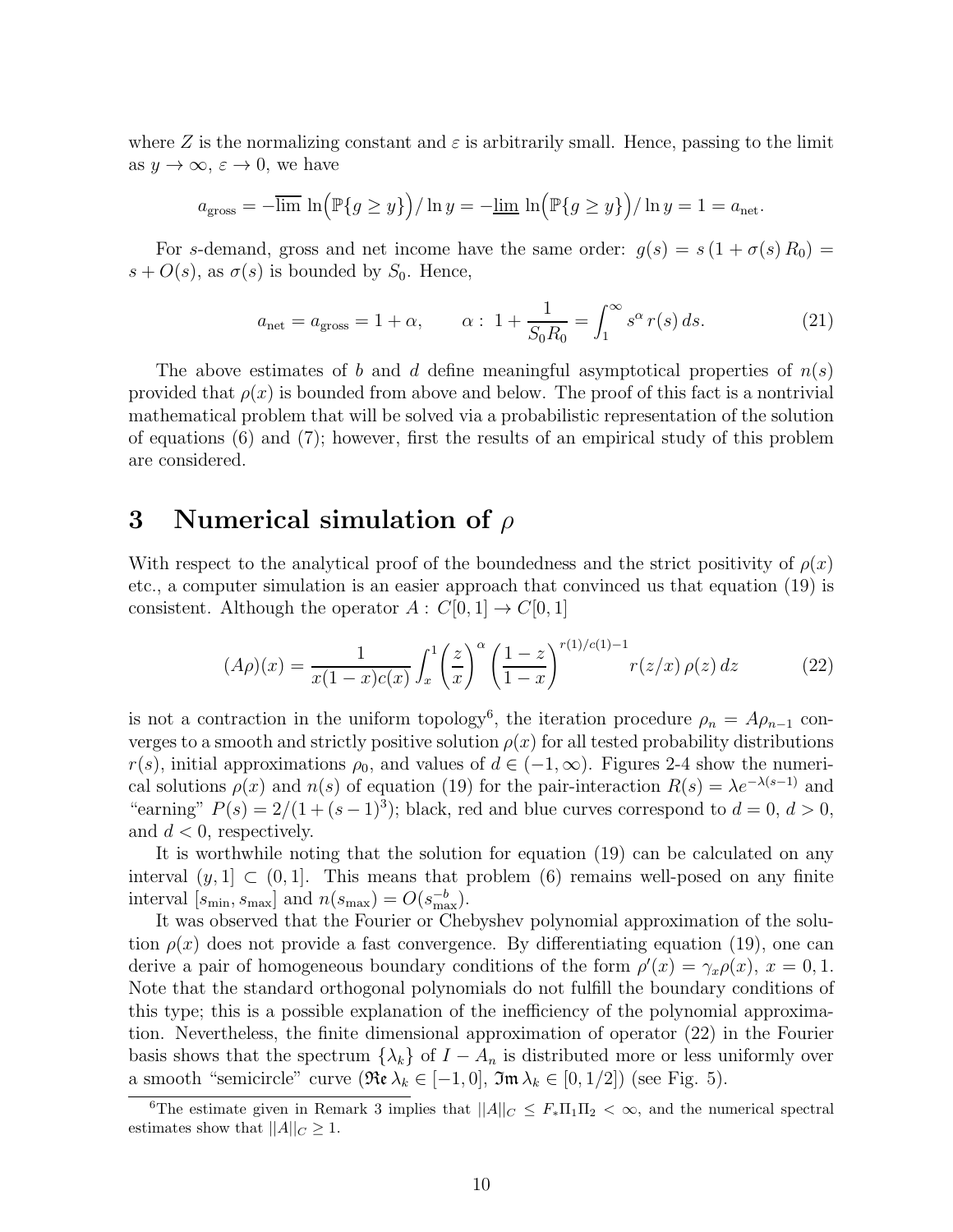

Figure 2: For  $\ell$ -demand, we set  $\sigma(s) = s$  and  $n(s) = n_0 s^{-3} (1-s)^d \rho(1/s)$ ; more precisely,  $\lambda = 3$ for  $d = 0$  (black curve),  $\lambda = 4$  for  $d = 1/3$  (red curve),  $\lambda = 2$  for  $d = -1/2$  (blue curve).



Figure 3: In order to illustrate  $\rho$  and n for  $\sigma$ -demand, we set  $\sigma(s) = 20/(1 + 19s^{-2})$ . Solving equation (14), we find  $b = 2.22741$  for  $d = 0$  and  $\lambda = 3.9$ ,  $b = 2.25672$  for  $d = 1/39$  and  $\lambda = 4$ ,  $b = 2.13304$  for  $d = -19/39$  and  $\lambda = 2$ , so that  $n(s) = n_0 s^{-b} (1 - s)^d \rho(1/s) / \sigma(s)$ .



Figure 4: For *u*-demand, we have  $\sigma(s) = 1 + \log s$  and  $n(s) = n_0 s^{-2} (1 - s)^d \rho(1/s) / \sigma(s)$ . Simple computation implies  $\lambda = 3$  for  $d = 0$ ,  $\lambda = 4$  for  $d = 0.3$ , and  $\lambda = 2$  for  $d = -1/3$ .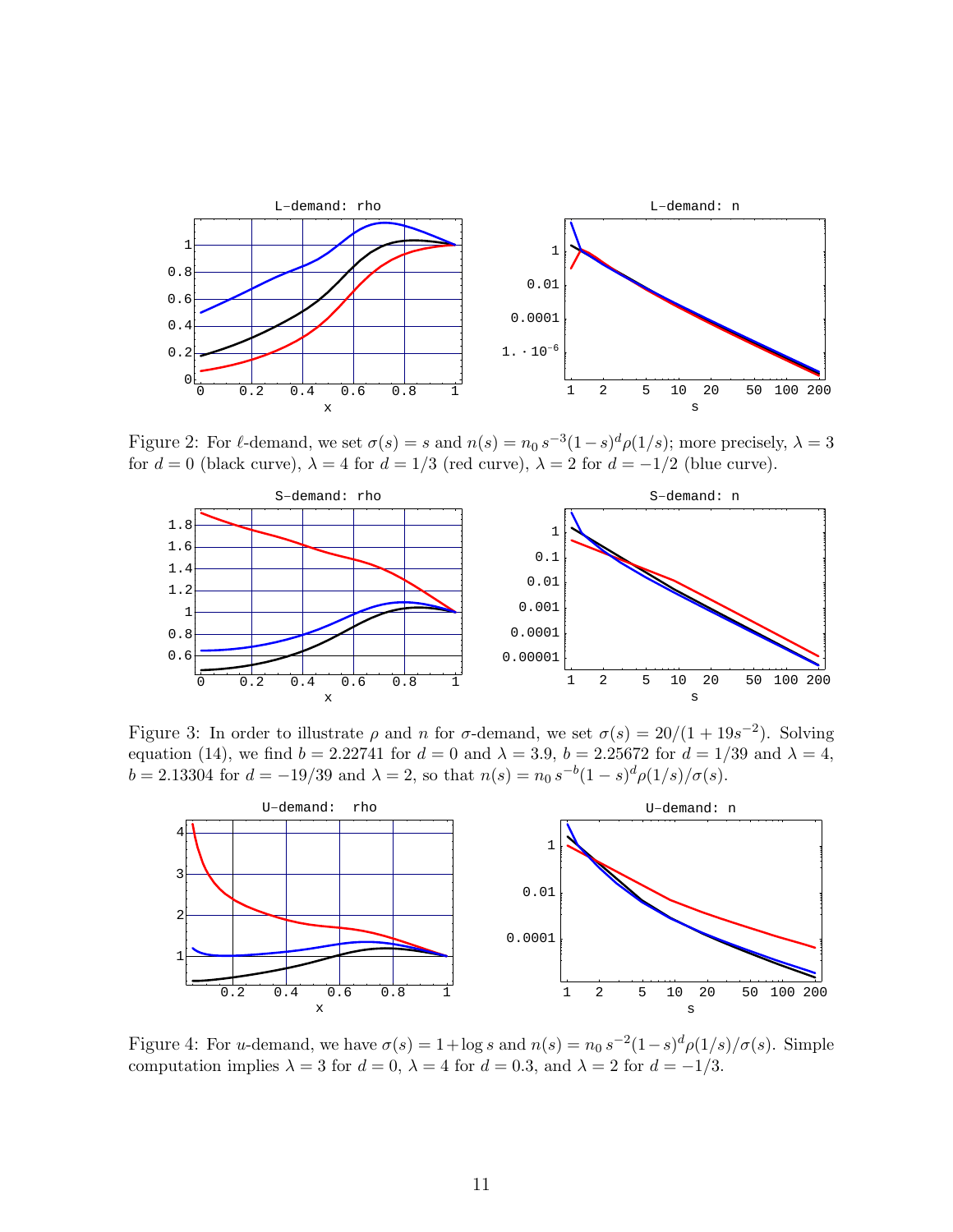

Figure 5: The spectrums of the operator  $I - A_n$  in  $\ell$ -cases for  $d = 0$  and  $d = -0.5$ , in the complex plain for  $n = 100$ . There is no reason to expect the existence of a spectral gap; it is most likely that the limit spectrum is continuous.

The spectrum has no spectral gap near the minimal eigenvalue  $\lambda_0 \approx 0$ , however, in a finite dimensional approximation at least, the minimal eigenvalue is simple. Thus, the spectral approximation provides no helpful hints as to the proof of the uniqueness theorem based on the existence of a spectral gap. In contrast, Fig. 4 shows that all eigenvalues  $\lambda$ , such that  $|1 - \lambda| > 1$ , are complex; the corresponding eigenfunctions must also be complex. This observation illustrates and extends the statement which will be proved in Theorem 3 below: a positive bounded solution of equation (6) is unique, while all other solutions are complex. This statement is a kind of Perron-Frobenius theorem.

Now we must pay attention to the interesting mathematical background to the problem (6)-(7). The consideration below is self-consistent and does not refer the reader to mathematical literature.

### 4 Markov chains and a priori bounds for  $\rho(x)$

### 4.1 Transition probabilities near 0 and 1

Consider the Markov chain  $\{x_n\}$  on  $(0, 1]$  with transition probability  $P(x, A)$  from x to  $A \subset [x, 1]$  given by a pair of measures describing the process in the neighborhoods of the points 0 and 1:

$$
P(x, A) = \begin{cases} \frac{1}{x Z_{\alpha}(x)} \int_A (y/x)^{\alpha} r(y/x) dy, & \text{if } x \in (0, x_*], \\ - \int_A d \left(\frac{1-y}{1-x}\right)^{d+1}, & \text{if } x \in (x_*, 1], \end{cases}
$$
(23)

where  $\alpha = 0$  for  $\ell$ - and u-demands; for s-demand,  $\alpha$  satisfies equation (21); and  $Z_{\alpha}$  is a local normalizing factor:

$$
Z_{\alpha}(x) \stackrel{\text{def}}{=} \int_{[1,1/x]} s^{\alpha} r(s) ds \le 1.
$$
 (24)

Note that  $Z_0(x) \leq 1$  and  $Z_\alpha(x) \leq 1 + 1/S_0R_0$  (see (11)), but  $Z_\alpha(x)/(1-x)c(x) \leq 1$  in any case on  $(0, x_*]$ .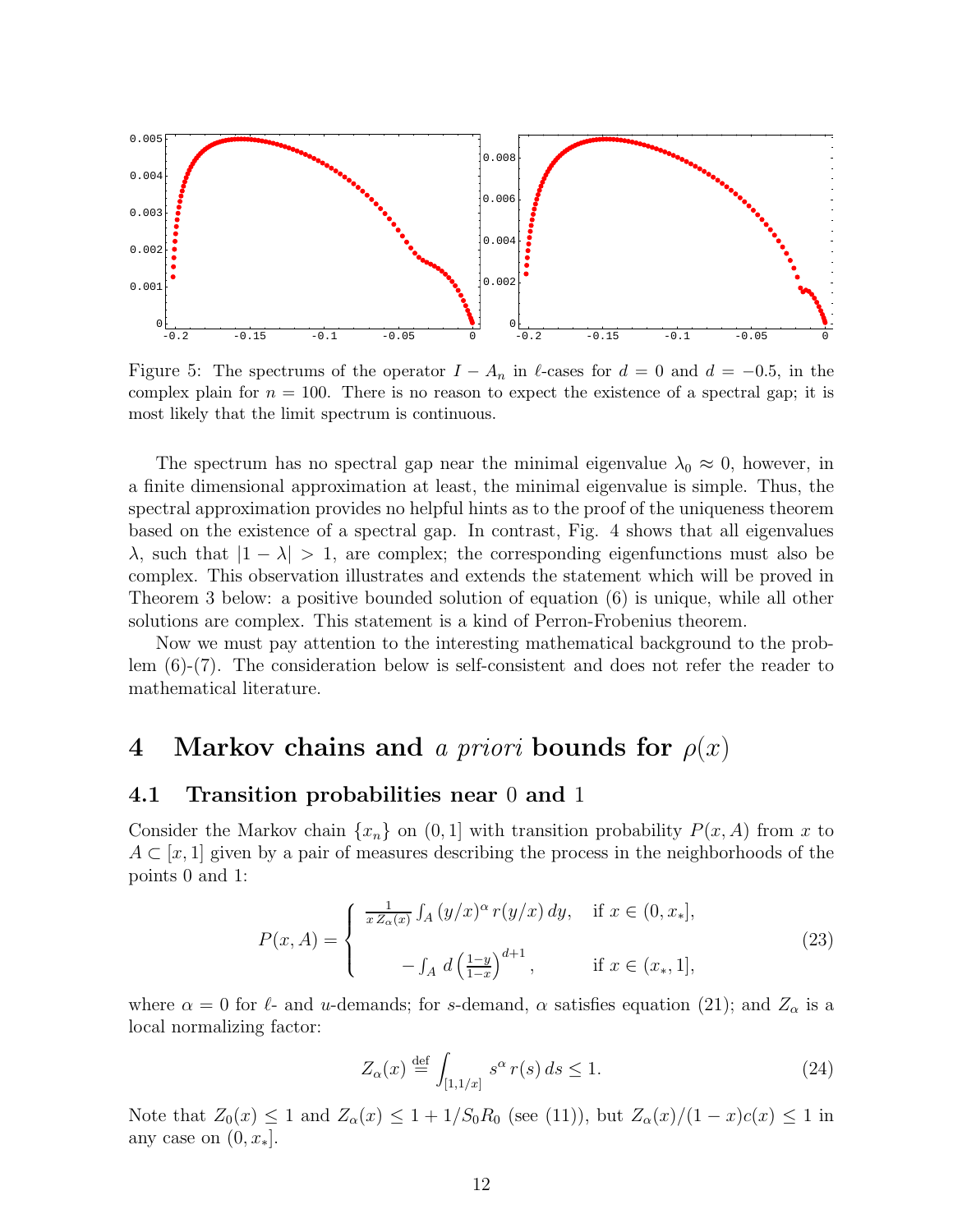The associated function  $F(x, y)$  on the set  $x, y : 1 > y \geq x$ 

$$
F(x,y) = \begin{cases} \frac{Z_{\alpha}(x)}{(1-x)c(x)} \left(\frac{1-y}{1-x}\right)^d, & \text{if } x \in [0, x_*],\\ \frac{1}{x} \frac{c(1)}{c(x)} \frac{r(y/x)}{r(1)} \left(\frac{y}{x}\right)^{\alpha}, & \text{if } x \in (x_*, 1], \end{cases}
$$

is defined such that equation (19) is equivalent to the integral equation

$$
\rho(x) = \mathbb{E}_x F(x, x_1) \rho(x_1), \quad x \in (0, 1]. \tag{25}
$$

As the mathematical expectation  $\mathbb{E}_x$ ,  $x \in (0,1]$ , is the well-defined integral operator, any measurable bounded solution  $\rho(x)$  is absolutely continuous; moreover, equation (25) can be rewritten as

$$
\rho(x) = \mathbb{E}_x \prod_{k=1}^n F(x_{k-1}, x_k) \; \rho(x_n).
$$

According to Lemma 1 from the Appendix, the Markov chain exits any interval  $(x, y)$  $(0, 1]$  with probability one. Hence, if the solution  $\rho$  is bounded, it is continuous and  $\rho(x_n) \to \rho(1) = 1$  as  $n \to \infty$  with probability one; therefore,

$$
\rho(x) = \mathbb{E}_x \prod_{n=1}^{\infty} F(x_{n-1}, x_n), \quad x_0 = x,\tag{26}
$$

where  $\{x_n\}_1^{\infty}$  is the monotone discrete-time Markov chain to be defined by (23).

Consider a priori bounds for mathematical expectation (26). For simplicity, it is supposed that the probability density  $r(s)$  is uniformly bounded. Then  $x \leq y$  on the domain of  $F(x, y)$ . It is clear that  $F(x, y) \to 1$ , if either  $y \to 0$  or  $x \to 1$ . Set

$$
F_* = \max_{0 \le x \le x_* \le y \le 1} F(x, y)
$$

and consider the integer-valued exit time  $n_* = n(x, x_*) \geq 0$  from the segment  $(0, x_*)$  for the Markov chain  ${x_n}_{n=0}^{N_*}$  staring at  $x_0 = x: x_{n_*-1} \leq x_* < x_{n_*}$ . We have

$$
\prod_{n=1}^{\infty} F(x_{n-1}, x_n) = F(x_{n-1}, x_{n}) \prod_{n=1}^{n_{*}-1} F(x_{n-1}, x_n) \prod_{m=1}^{\infty} F(y_{m-1}, y_m)
$$
  

$$
\leq F_* \prod_{n=1}^{n_{*}-1} F(x_{n-1}, x_n) \prod_{m=1}^{\infty} F(y_{m-1}, y_m),
$$

where  $\{y_m\}$  is the Markov chain starting at the point  $y = y_0 = x_{n_*} \in [x_*, 1]$ . Thus,

$$
\mathbb{E}_x \prod_{n=1}^{\infty} F(x_{n-1}, x_n) \leq F_* \mathbb{E}_x \prod_{n=1}^{n_*-1} F(x_{n-1}, x_n) \sup_{y \geq x_*} \mathbb{E}_y \prod_{m=1}^{\infty} F(y_{m-1}, y_m).
$$

Therefore, it suffices to prove the uniform boundedness of  $\Pi_1(x) = \mathbb{E}_x \prod_n F(x_{n-1}, x_n)$  for  $x_k \in (0, x_*]$  and  $\Pi_2(x) = \mathbb{E}_x \prod_m F(y_{n-1}, y_n)$  for  $y_m \in [x_*, 1)$ .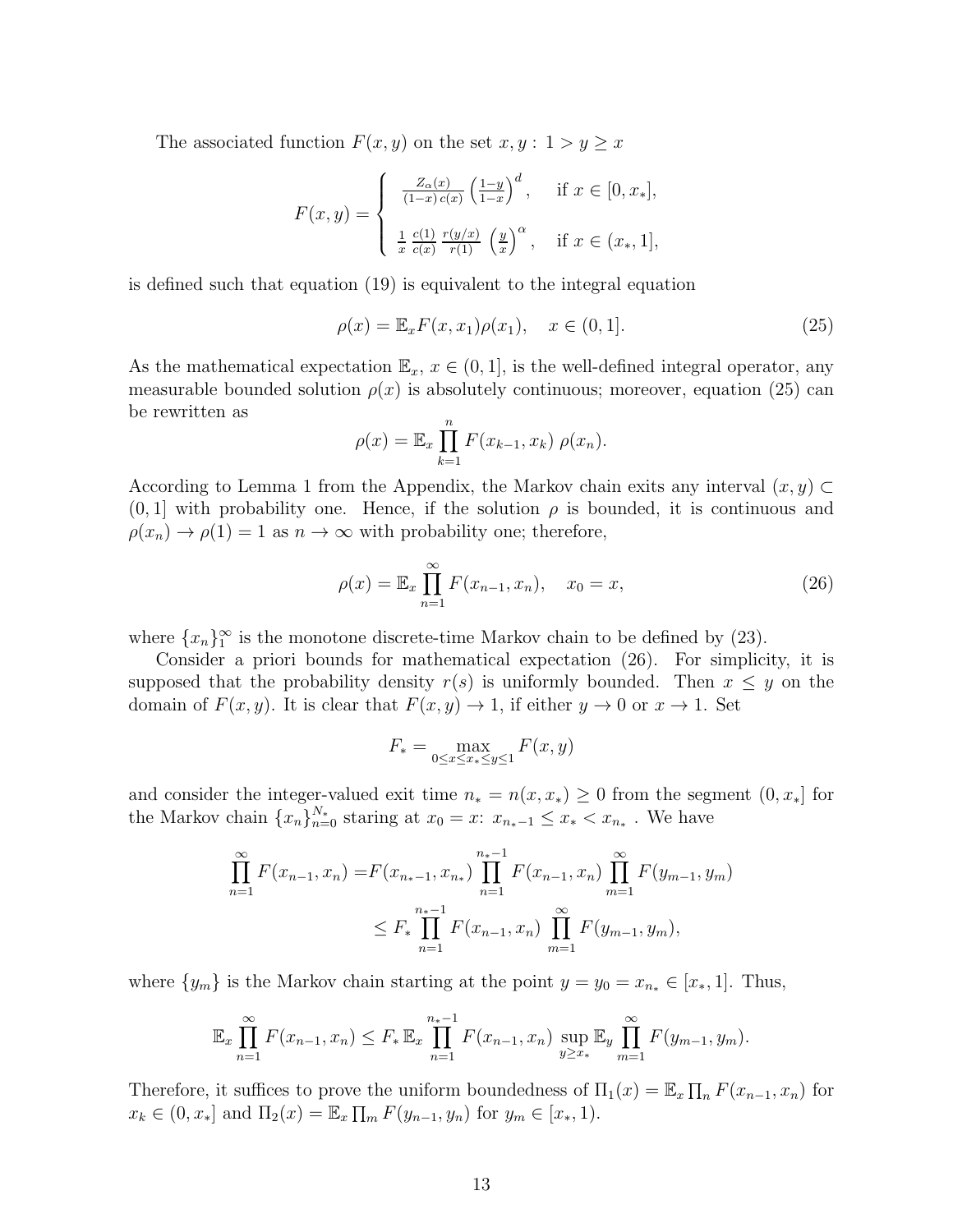### 4.2 Upper bound and the uniqueness theorem

Consider the uniform upper bound for  $\Pi_1$ . According to (11) and (24),

$$
Z_{\alpha}(x)/(1-x)c(x) \le 1 \quad \forall x \le x_*.
$$

The Markov chain  $\{x_n\}$  increases monotonically and exits any interval  $(x, y) \subset (0, x_*]$ with probability one (see Appendix, Lemma 1). Thus, we have

$$
\Pi_1(x) = \mathbb{E}_x \prod_{n=1}^{n_*-1} F(x_{n-1}, x_n) \le \left(\frac{1 - x_{n_*-1}}{1 - x}\right)^d \le \left\{ \begin{array}{ll} 1, & \text{if } d \ge 0, \\ (1 - x_*)^d, & \text{if } d < 0 \end{array} \right\} < \infty.
$$

Consider the upper bound for  $\Pi_2$ . Note that  $F(1, 1) = 1$ , and suppose that

$$
F^* \stackrel{\text{def}}{=} \max_{x \ge x_*, y \in [x, 1]} \frac{1}{1 - x} \left| 1 - F(x, y) \right|
$$
  
= 
$$
\max_{x \ge x_*, y \in [x, 1]} \frac{1}{1 - x} \left| 1 - \frac{c(1)}{x c(x)} \frac{r(y/x)}{r(1)} \left( \frac{y}{x} \right)^{\alpha} \right| < \infty.
$$
 (27)

For example, if  $R(s)$  is a monotone function and  $\alpha = 0$ , then  $r(y/x) \le r(1)$ , and

$$
F^* \le \frac{1}{x_* c_*} \left( c(1) + \max_{x \in [x_*, 1)} \frac{|c(1) - c(x)|}{1 - x} \right),\tag{28}
$$

where  $c_*$  is min  $c(x)$ . In any event,  $F(y_{n-1}, y_n) \leq 1 + (1 - y_{n-1}) F^*$ , and the estimate

$$
\Pi_2(y) = \mathbb{E}_y \prod_{m=1}^{\infty} F(y_{m-1}, y_m) \le \mathbb{E}_y \exp\{F^* \sum_m (1 - y_m)\}, \quad y_0 = y
$$

can be rewritten in terms of the independent variables  $\xi_n \stackrel{\text{def}}{=} (1 - y_n)/(1 - y_{n-1}) \in (0, 1]$ as the sum of a stochastic geometrical progression:

$$
\sum_{m=0}^{\infty} (1 - y_m) = (1 - y) \left( 1 + \sum_{m=1}^{\infty} \prod_{k=1}^{m} \xi_n \right), \quad \xi_m \in (0, 1].
$$

**Theorem 2** Let  $F^*$  be defined by (27). Then,  $\rho(x)$  is a bounded continuous function if

$$
d+1 < F^* \frac{2 - e^{F^*}}{e^{F^*} - 1 - F^*}, \quad F^* < \ln 2. \tag{29}
$$

Proof. As proved above,  $\sup_{x \in (0,x_*]} \Pi_1(x) < \infty$  and  $F_* < \infty$  under rather general assumptions. To prove that  $\sup_{y \in (x_*,1)} \Pi_2(y) < \infty$ , it suffices to ensure the finiteness of the exponential moment

$$
\Pi_2(y) = \mathbb{E}_y e^{(1-y)F^*(1+G)} < \infty, \quad G = \sum_{m=1}^{\infty} \prod_{k=1}^m \eta_k.
$$
 (30)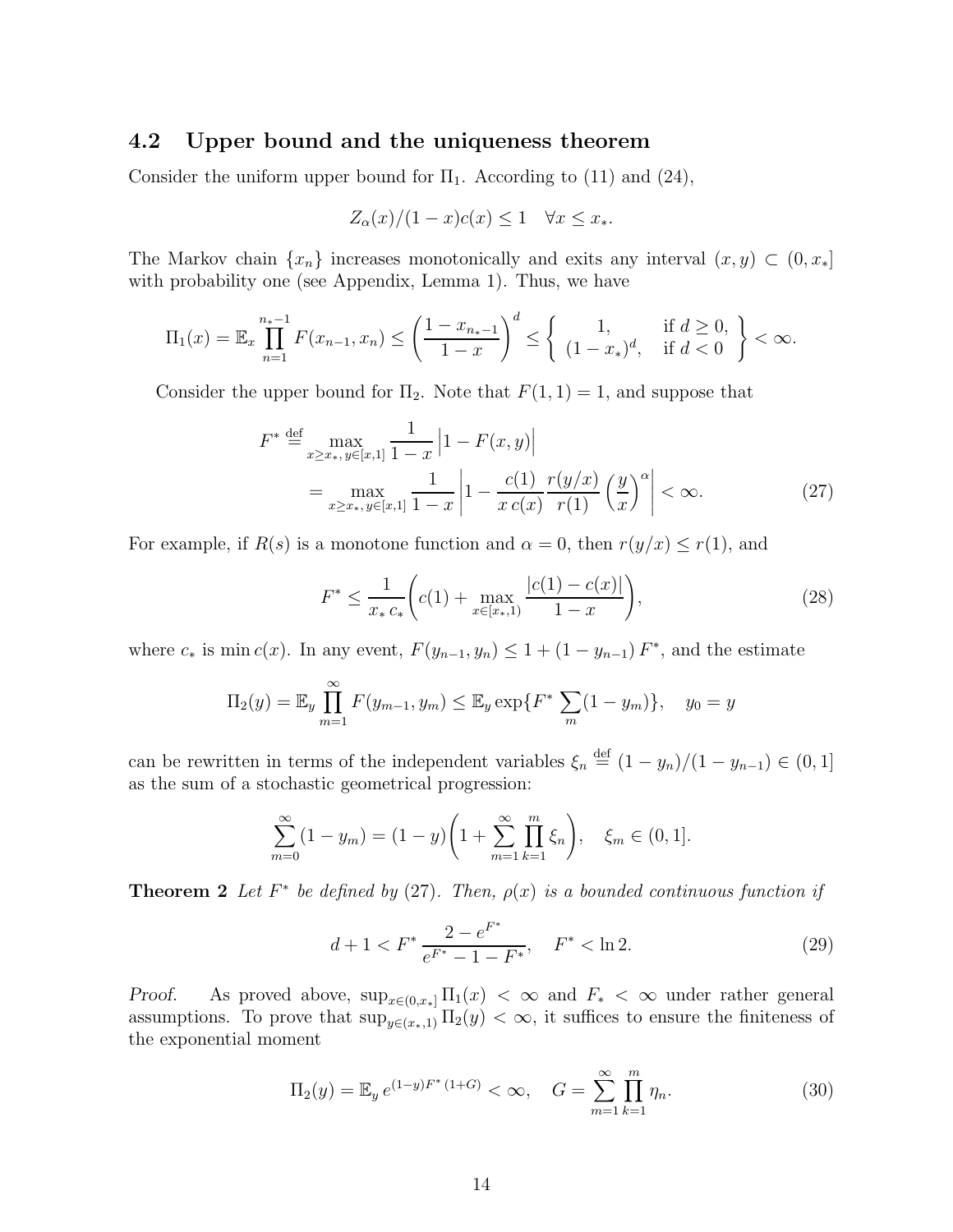According to (23), the factors  $\eta_m \in [0, 1]$  of the random geometrical progression (30) are independent random variables with the following probability distribution:

$$
P(\eta_m \in B) = \gamma \int_B \eta^d d\eta, \quad \gamma = d + 1 > 0. \tag{31}
$$

Note that  $\mu_n = \gamma/(\gamma + n)$  for random variable (31), and that according to (36) from Lemma 2 (see Appendix), the exponential moment of the geometric progression (30) is finite if

$$
\sup_{k\geq 1}\sum_{n=1}^{\infty}\frac{\lambda^n}{n!}\frac{1}{1-\mu_{n+k}}=\sum_{n=1}^{\infty}\frac{\lambda^n}{n!}\left(1+\frac{\gamma}{n+1}\right)\leq e^{\lambda}-1+\frac{1}{\lambda\gamma}\left(e^{\lambda}-1-\lambda\right)<1
$$

for  $\lambda = F^*$ . This inequality can be resolved with respect to  $\gamma: \gamma < \lambda (2-e^{\lambda})/(e^{\lambda}-1-\lambda)$ . Integral equation (25) implies the absolute continuity of a bounded solution  $\rho$ .

Remark 3 Condition (29) is the most restrictive assumption. For example, as  $R(s)$  is a monotone function in cases (i–iii) considered in Section 3, estimate (28) can be used to evaluate  $F_* = 20$ . The convergence still holds despite the fact that the sufficient condition  $F_* \leq \ln 2 \approx 0.693$  (see (29)) is crudely violated, i.e., the sufficient condition is rather far from an unknown necessary criteria. It appears that assumption (29) can be relaxed after a more detailed study of exponential moments.

A remarkable fact to arise from this analysis is that a solution, bounded from above, is unique, independently of the lower bound.

Theorem 3 The class of strictly positive bounded continuous solutions of equation (15) consists of the unique function.

*Proof.* Suppose that there exists two nonnegative bounded continuous solutions,  $\rho_1(x)$ and  $\rho_2(x)$ , that satisfy the condition  $\rho(1) = 1$ . The continuity assumption implies that  $d_1 = d_2$  and  $b_1 = b_2$  for  $n_1(s)$  and  $n_2(s)$ , respectively.

Consider the bounded and uniformly continuous function  $\Delta(x) = |\rho_1(x) - \rho_2(x)|$  on  $[0, 1]$ . It is clear that

$$
\max_{x \in [x_*,y]} P(x,y) = -\min_{x \in [x_*,y]} \int_x^y d\left(\frac{1-y}{1-x}\right)^{d+1} = 1 - \left(\frac{1-y}{1-x_*}\right)^{d+1} < 1
$$

majorizes the probability for the Markov chain to remain in the segment  $[x, y], y < 1$ ,  $x \in [x_*, y]$  after one step, and hence the chain exits any segment  $[x_*, y]$  with a probability of one (see also Lemma 1 in Appendix). In contrast,  $\mathbb{E}_x \prod_{1}^{\infty} F(x_{n-1}, x_n) \leq \Pi_2(x) < \infty$ , where  $\Pi_2(x)$  is uniformly bounded in  $[x_*, 1)$  (see Theorem 2). Equation (25) implies that

$$
\Delta(x) \leq \mathbb{E}_x \prod_{n=1}^{n_y} F(x_{n-1}, x_n) \max_{y \in [x_{n_y}, 1]} \Delta(y) \leq \Pi_2(x) \max_{\xi \in [y, 1]} \Delta(\xi),
$$

where  $n_y$  is the exit time from  $[x_*, y]$ :  $x_{n_y-1} < y \leq x_{n_y}$ . As y can be arbitrarily chosen to be close to 1 and

$$
\lim_{y \to 1} \max_{\xi \in [y,1]} \Delta(\xi) = 0,
$$

(because of the uniform continuity) the previous estimate implies that  $\Delta(x) = 0$  for all  $x \geq x_*$ . The uniform boundedness of  $\Pi_1(y)$ ,  $y \in (0, x_*]$  enables us to apply similar arguments to prove that  $\Delta(y) = 0, y \in (0, x_*)$ .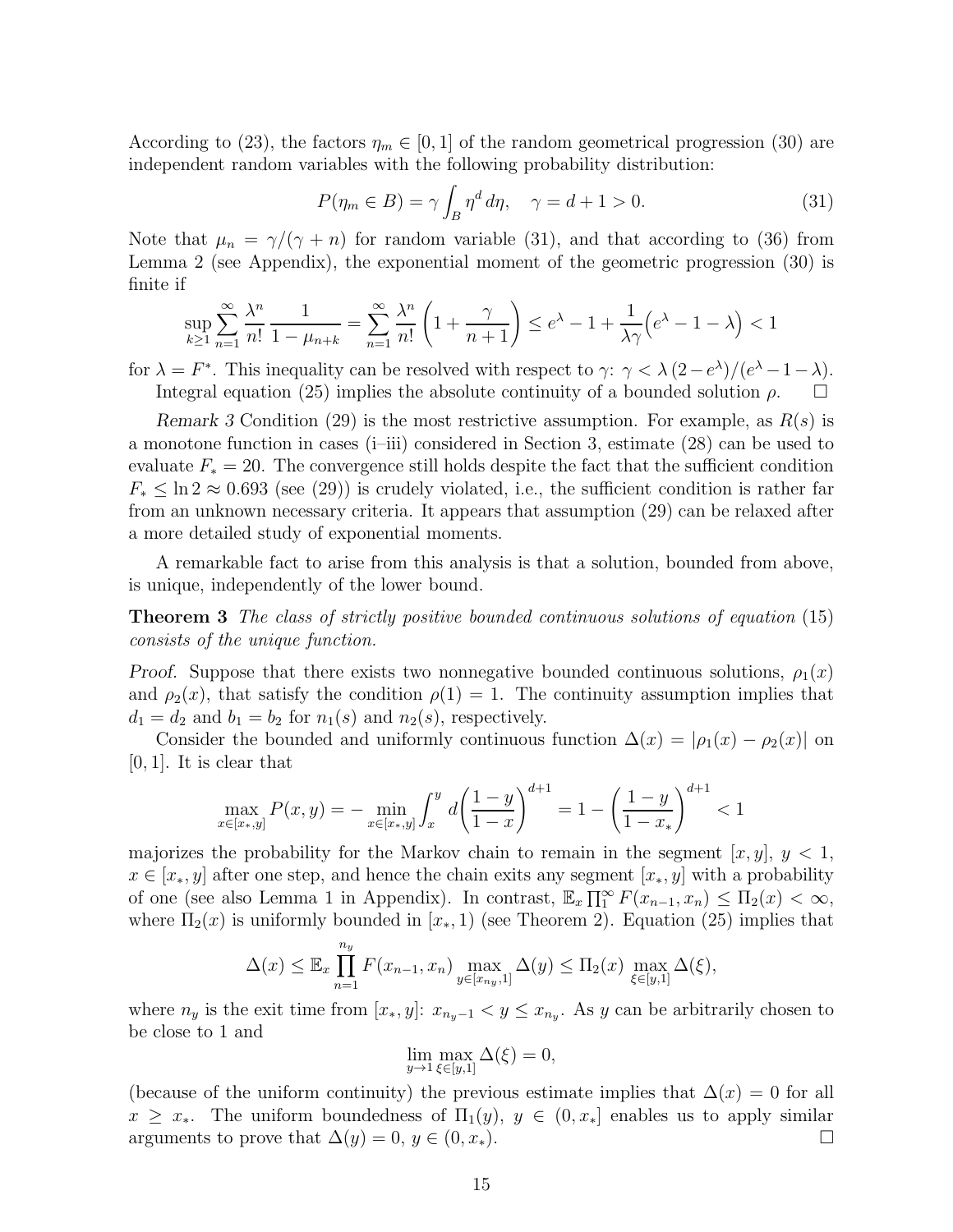### 4.3 Lower bounds

This subsection provides a proof for the existence of a strictly positive lower bound for  $\rho(x)$  in the  $\ell$ - and s- cases. For u-demand, in the particular case  $\sigma(s) = 1 + \ln s$ , a weaker estimate of  $\rho(x) = O((\ln x^{-1})^{-g}), g > 0$  will be established in the neighborhood of the origin (see Lemma 4 in Appendix). This estimate does not change the value of the Pareto exponent, and because of Remark 1, the necessary continuity condition  $b_u = 2$ also remains valid.

As  $\rho(x)$  is continuous and  $\rho(1) = 1$ , it follows that  $\rho$  is strictly positive on a certain segment [ $x_*, 1$ ], i.e., there exists  $\rho_*$  such that

$$
\min_{x \in [x_*,1]} \rho(x) \ge \rho_* > 0.
$$

For simplicity, suppose that the point  $x_*$  is the same as that in equations (11) and (23). Let the s-demand be given by a smooth increasing bounded function  $\sigma(s)$  and that the tail of the probability distribution  $r(s)$  is not too heavy, i.e., there exist  $\mu$  such that

$$
\frac{Z_{\alpha}(x)}{(1-x)\,c(x)} = \frac{1}{(1-x)\,c(x)} \int_{1}^{1/x} s^{\alpha} r(s) \, ds \ge \frac{1}{1+\mu \, x} \quad \forall x \in (0, x_*]. \tag{32}
$$

For  $\ell$ - and s-demands, this estimate holds for  $r(s)$  with any tail dominated by  $O(s^{-\alpha-2})$ . Under the same assumption on  $r(s)$ , for u-demand we have

$$
\frac{Z_{\alpha}(x)}{(1-x)\,c(x)} \ge \frac{1}{1+\mu\,x} \left(1 + \frac{1}{R_0 \sigma(x^{-1})}\right)^{-1}.\tag{33}
$$

In the following theorem, the lower bounds are established for  $\rho$  under assumptions (32)– (33) for any demand, but in u-case, as a typical demand function  $\sigma(s) = 1 + \ln s$  will be considered. The proof remains valid for a wider class of slowly varying functions that inherit the property of the logarithm  $\sigma(\prod s_k) \leq C \sum \sigma(s_k)$ , with a constant C that is independent of the number of factors  $\{s_k\}$ .

**Theorem 4** For  $\ell$ - and s-demands,  $\rho(x)$  is strictly positive, while for u-demand,  $\rho(x)$ is bounded below by  $1/f(x^{-1})$ , where  $f(s)$  a slowly varying function. More precisely,  $f(s) = (\ln s)^g$  and

$$
\rho(x) \ge \rho_* \, e^{-C} \, (\ln x^{-1})^{-g}
$$

with positive constants C and g that are specified in the proof.

*Proof.* The proof does not differ for  $\ell$ - and s-cases. Lemma 1 implies the a.s. existence of a finite exit time  $n_* = n_*(x, x_*)$  from the segment  $(x, x_*)$  for the Markov chain (23)  $\{x_n\}$ that starts at the point  $x_0 = x: x_{n_*-1} \le x_* < x_{n_*}$ . Suppose that  $d \le 0$ . Hence, we have

$$
\rho(x) = \mathbb{E}_x \prod_n F(x_{n-1}, x_n) = \mathbb{E}_x \mathbb{E}_{x_{n_*}} \prod_n F(x_{n-1}, x_n)
$$
  
=  $\mathbb{E}_x \prod_{n=1}^{n_*-1} F(x_{n-1}, x_n) \mathbb{E}_{x_{n_*-1}} F(x_{n_*-1}, x_{n_*}) \rho(x_{n_*}) \ge \rho_* \mathbb{E}_x \prod_{n=0}^{n_*-1} \frac{1}{1 + \mu x_n}.$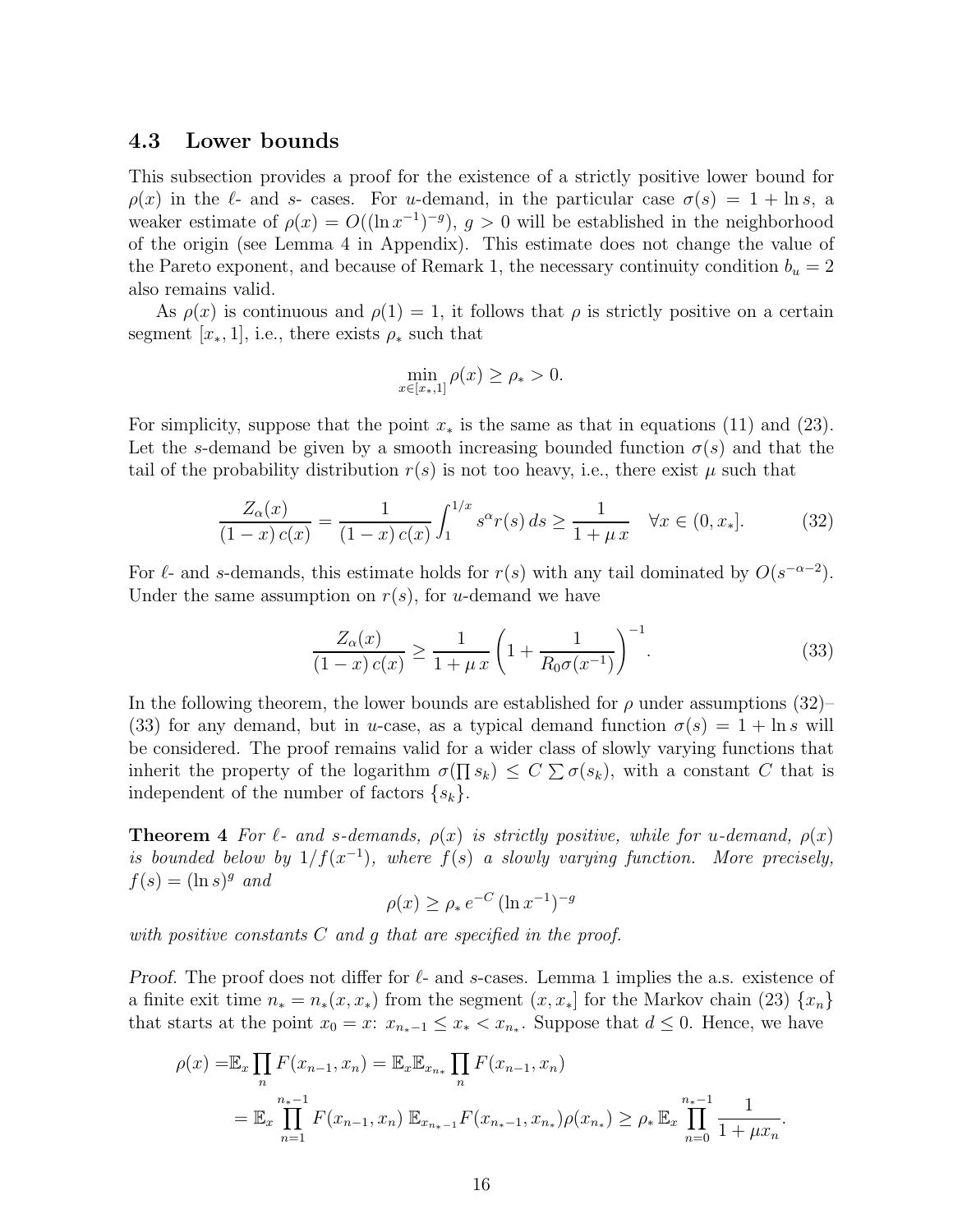Taking into account the inequalities  $\mathbb{E} e^{\xi} \ge e^{\mathbb{E} \xi}$  and  $\ln(1+x) \le x$ , we obtain the estimate

$$
\rho(x) \ge \rho_* \exp\left\{-\mu \mathbb{E}_x \sum_{n=0}^{n_*} x_n\right\}, \quad x \in (0, x_*],
$$
\n(34)

where the points  $x_n$  can be expressed as the product of factors  $\xi_k = x_{k+1}/x_k \in (1,\infty)$ , whose distribution is given by the first equation (23):

$$
x_n = x \prod_{k=1}^n \frac{x_k}{x_{k-1}} = x_{n_*-1} \prod_{k=n-1}^{n_*-1} \left(\frac{x_k}{x_{k-1}}\right)^{-1} \le x_* \prod_{k=n-1}^{n_*-1} \xi_k^{-1},
$$
  

$$
\mathbb{P}_x\{\xi > 1/x\} = \frac{1}{Z_\alpha(x)} \int_1^{1/x} \xi^\alpha r(\xi) d\xi.
$$

Note that the function  $\mathbb{E}_x \xi^{-1}$  increases in  $x \in (0, x_*]$ , i.e.,  $\mathbb{E}_x \xi^{-1} \leq \mathbb{E}_{x_*} \xi^{-1} \stackrel{\text{def}}{=} e_* < 1$ , and the Markov property implies the estimate

$$
\mathbb{E}_x x_n = \mathbb{E}_x x_{n_*-1} \prod_{k=n-1}^{n_*-1} \mathbb{E}_{x_k} \xi^{-1} \le x_* \sum_n e_*^n \le (1 - e_*)^{-1}, \quad x_* < 1.
$$

Hence, the series  $\mathbb{E}_x \sum_n x_n$  converges uniformly in x; this fact implies the strict positivity of  $\rho: \rho(x) \ge \rho_* \exp\{-\mu/(1-e_*)\} > 0$ , where  $\mu$  is defined by (32).

Consider the case  $d > 0$ . By the Markov property, we have

$$
\mathbb{E}_{x} \left( \frac{1 - x_{n_{*}}}{1 - x} \right)^{d} \prod_{n=0}^{n_{*}-1} \frac{1}{1 + \mu x_{n}} = \mathbb{E}_{x} \prod_{n=0}^{n_{*}-1} \frac{1}{1 + \mu x_{n}} \mathbb{E}_{x_{n_{*}-1}} \left( \frac{1 - x_{n_{*}}}{1 - x} \right)^{d}
$$

$$
\geq \inf_{x_{m} \leq x_{*}} \mathbb{E}_{x_{m}} (1 - x_{m+1})^{d} \mathbb{E}_{x} \prod_{n=0}^{n_{*}-1} \frac{1}{1 + \mu x_{n}}, \tag{35}
$$

where the expectation of the last product is finite (see the proof for  $d \leq 0$ ) and the first infimum is strictly positive:

$$
\inf_{x_m \le x_*} \mathbb{E}_{x_m} (1 - x_{m+1})^d = \inf_{x \le x_*} \frac{1}{Z_\alpha(x)} \int_1^{1/x} s^\alpha r(s) (1 - sx)^d ds
$$
  
 
$$
\ge \inf_{x \le x_*} \frac{1}{Z_\alpha(x)} \frac{1}{2^d} \int_1^{1/2x} s^\alpha r(s) ds = \frac{Z_\alpha(2x_*)}{2^d Z_\alpha(x_*)} > 0
$$

because the integral normalized by  $Z_{\alpha}$  in the last line of the equation is a decreasing function of  $x$ .

Consider the u-case with  $\sigma(s) = 1 + \ln s$ . For simplicity, suppose that  $d \leq 0$ ; in the case  $d > 0$ , the proof is similar to that in the previous paragraph. Under the assumption  $r(s) \leq O(s^{-2})$ , there exists  $\mu > 0$  such that

$$
\frac{Z_{\alpha}(x)}{(1-x)c(x)} \ge \frac{1}{1+\mu x} \frac{1}{1+1/R_0 \ln x^{-1}}
$$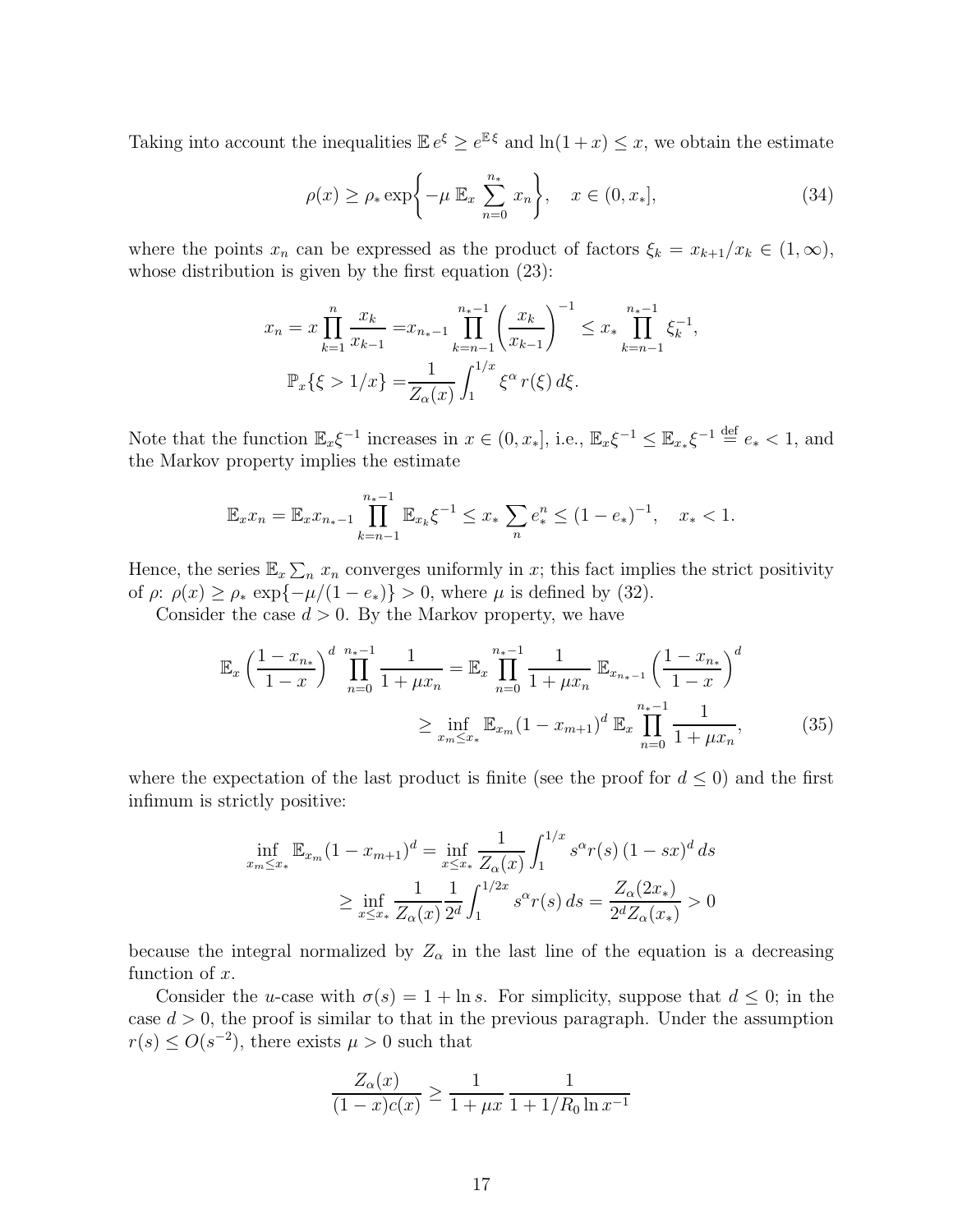(see (33)). By Lemma 4, the exit time can be restricted by  $N(x_*,x)$  with a probability greater than or equal to  $(2Y^*(x)/Y^* - 1)^{-1}$ , where  $Y^*(x) = \ln(x_*/x)$  and  $Y_* = \mathbb{E}_{x_*} \ln \xi$ . Then, similarly to (34), we get

$$
\rho(x) \geq \rho_* \mathbb{E}_x \exp \left\{ - \sum_{n=0}^{n_*} \left( \mu x_n + \frac{1}{R_0 \ln x_n^{-1}} \right) \right\}
$$
  
\n
$$
\geq \frac{\rho_*}{2Y^*(x)/Y_* - 1} \mathbb{E}_x \exp \left\{ - \sum_{n=0}^{N(x,x_*)} \left( \mu x_n + \frac{1}{R_0 \ln x_n^{-1}} \right) \right\}
$$
  
\n
$$
\geq \frac{\rho_*}{2Y^*(x)/Y_* - 1} \exp \left\{ - \sum_{n=0}^{N(x,x_*)} \left( \mu \mathbb{E}_x x_n + \mathbb{E}_x \frac{1}{R_0 \ln x_n^{-1}} \right) \right\},
$$

where the first sum is uniformly bounded in x (see the above proof for the  $\ell$ - and s-cases). As  $\ln(1/x)$  is a concave function on  $x \in (0, e^{-2}]$ , it is assumed that  $x_* \le e^{-2}$  and apply the Jensen inequality to estimate the last sum:

$$
\mathbb{E}_x \frac{1}{\ln x_n^{-1}} \le \left(\ln \frac{1}{\mathbb{E}_x x_n}\right)^{-1} = \left(\ln \frac{1}{x_{n_*} \mathbb{E}_x \prod_{k=n}^N \xi_k^{-1}}\right)^{-1}, \quad \xi_k = x_k / x_{k-1}, \ N = N(x, x_*).
$$

Note that the function  $\mathbb{E}_x \xi^{-1} = \frac{1}{Z_{\alpha}}$  $\frac{1}{Z_{\alpha}(x)} \int_1^{1/x} \xi^{-1+\alpha} r(s) ds$  increases in x. Hence,  $\mathbb{E}_x \xi^{-1} \leq$  $\mathbb{E}_{x_*}\xi^{-1}$ , and therefore

$$
\ln \frac{1}{x_{n_{*}} \mathbb{E}_{x} \prod_{k=n}^{N} \xi_{k}^{-1}} \leq \ln \frac{1}{x_{n_{*}}} + \ln \frac{1}{\prod_{k=n}^{N(x,x_{*})} \mathbb{E}_{x_{*}} \xi^{-1}} \leq (N(x,x_{*}) - n + 1) \lambda_{*}.
$$

where  $\lambda_* = \ln(\mathbb{E}_{x_*} \xi^{-1})^{-1} > 0$ . This estimate enables completion of the proof:

$$
\sum_{n=0}^{N(x,x_*)} \mathbb{E}_x \frac{1}{R_0 \ln x_n^{-1}} \le \frac{1}{\lambda_* R_0} \sum_{n=1}^{N(x,x_*)} \frac{1}{n} \le \frac{1 + \ln N(x,x_*)}{\lambda_* R_0},
$$

where  $N(x, x_*) \leq \frac{2}{Y}$  $\frac{2}{Y_*} \ln \frac{1}{x}$ , i.e., the assertion of the theorem  $\rho(x) \ge \rho_* e^{-C} (\ln x^{-1})^{-g}$  holds with

$$
g = \frac{1}{\lambda_* R_0}, \quad C = \frac{\mu}{1 - e_*} + \frac{1 + \ln \frac{2}{Y_*}}{\lambda_* R_0}.
$$

It is clear that the factor  $(\ln x^{-1})^{-g}$ , which is a slowly varying function, does not disturb the Pareto exponent.

### 5 Conclusions

The aim of this paper is to develop a qualitative model that implies stable income distributions with credible Pareto tails. To this end, the extreme case of economical cooperation has been considered and the basic features of chain-trading structures with rigid corporative hierarchy have been axiomatized. An analysis of Section 2 shows that the qualitative definition of demand functions determines the values of Pareto exponents for gross and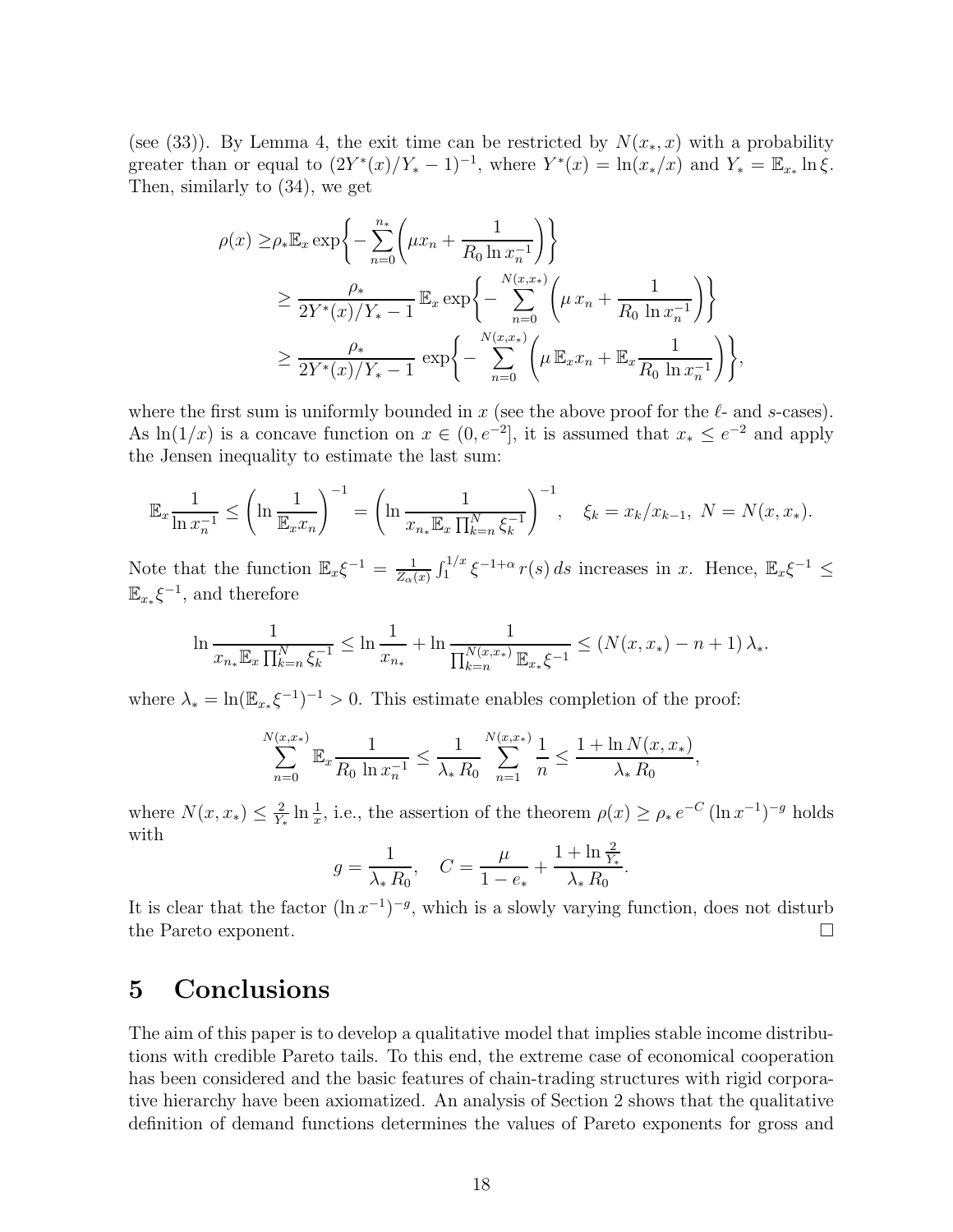net income. In general, the choice of the demand function is predetermined by the economic environment and the scale of the business. Hence, the qualitative behavior of the demand function can be motivated by estimates of market size and other macroeconomic constraints. The observations that are valid in terms of our model may provide some hints for the interpretation of facts established in empirical studies. For example, according to a number of reports (see [8]–[9], [17]–[18]), the graph of the net income distribution drops down from the Pareto exponent  $a = 1$  to a greater value  $1 + \alpha$ . This phenomena can be explained as a transition from a long-range u-demand to s-limitation of the market reached by the largest corporations.

The existence of the peak of the density distribution in the neighborhood of the minimal income  $(d < 0)$  depends on the amplitude  $R(1)$  of the pair-potential and the intensity of interactions  $R_0 = \int R(s) ds$ ; the accumulation of the poverty cannot be controlled by the only amplitude  $P(1)$  of the social welfare. To remove the peak of poverty (to make  $d \geq 0$ ) or at least reduce it, according to equation (4) it is better to decrease the gradient of the social aid  $(P'(1) \rightarrow 0)$ , increase the amplitude of pair-interactions  $R(1)$  (i.e., to increase the economic activity of agents), and to decrease  $R_0/R(1) = \int R(x)/R(1) dx$  (to decrease the range of spending). These expectable issues mean that the mathematical caricature  $(6)$ – $(7)$  is potentially consistent. The quotation "If I give out my money to the poor in the morning, all money will be repaid by tonight" (apparently made by George Soros) aphoristically expresses the concept of the hierarchical model and motivates the basic equations of this paper.

# 6 Mathematical Appendix: Four lemmas on multiplicative Markov chains

**Lemma 1** (On the a.s. finiteness of the exit time) The Markov chain  $\{x_n\}$  with transition probabilities (23) starting at the point  $x_0 = x$  exits any interval  $(x, y) \subset (0, 1)$  in a finite number of steps a.s.

*Proof.* (a) If  $x \in (0, x_*]$ , then by definition (23),

$$
\mathbb{P}\{x_{n+1}\geq (1+\varepsilon)x_n|x_n\}=\frac{1}{x_nZ_\alpha(x_n)}\int_{(1+\varepsilon)x_n}^1 s^\alpha r(y/x)\,dy=\frac{1}{Z_\alpha(x_n)}\int_{1+\varepsilon}^{1/x_n} s^\alpha r(s)\,ds,
$$

where the right-hand side is a decreasing function of  $x_n$ , as the derivative in  $x_n$  of the right-hand side of the equation is nonpositive. If  $\int_1^{1/x_*} r(s) ds = 0$ , the Markov chain exits  $(x, x_*)$  in the first step, with a probability of one. Otherwise, set  $\xi_{n+1} = x_{n+1}/x_n \geq 1$ . As  $\int_1^{1/x_*} s^{\alpha} r(s) ds > 0$  and  $r \in L_1$ , there exists  $\varepsilon > 0$  such that

$$
\mathbb{P}\{\xi_{n+1}\geq 1+\varepsilon\}\geq \frac{1}{Z_{\alpha}(x_{*})}\int_{1+\varepsilon}^{1/x_{*}}s^{\alpha}r(s)\,ds\geq \delta_{\varepsilon}>0,\quad \varepsilon
$$

independently of the previous events. The probability  $P_{\varepsilon}(n, N)$  of the event "*n* random variables  $\xi_k$  among N take values larger than  $1 + \varepsilon$ " can be estimated from the binomial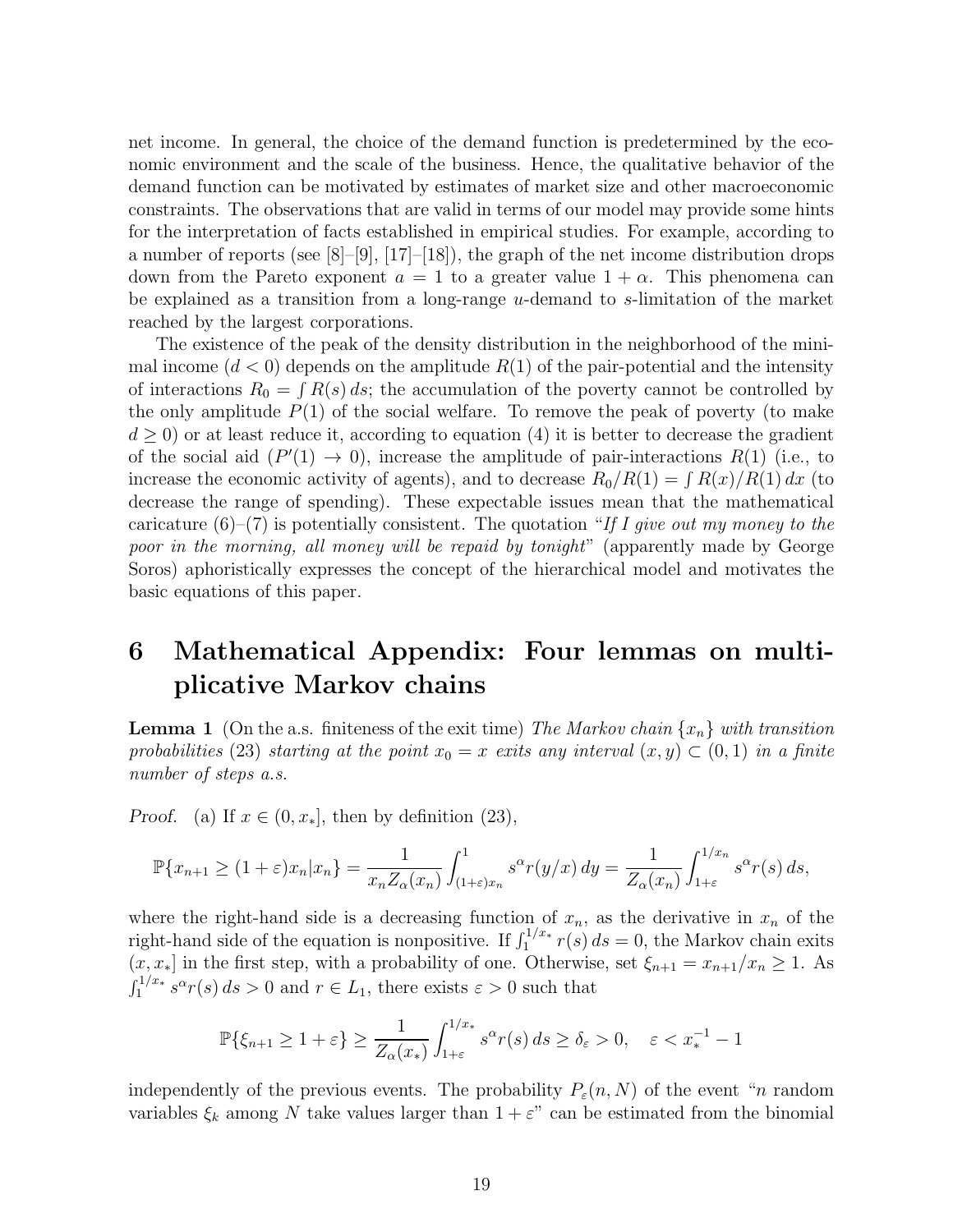distribution:

$$
P_{\varepsilon}(n, N) = \mathbb{P}\left\{\prod_{1}^{N} \xi_{k} \ge (1+\varepsilon)^{n}\right\} \ge \sum_{k=n+1}^{N} C_{N}^{k} \delta_{\varepsilon}^{k} (1-\delta_{\varepsilon})^{N-k}
$$
  
=  $1 - \sum_{k=0}^{n} C_{N}^{k} \delta_{\varepsilon}^{k} (1-\delta_{\varepsilon})^{N-k} = 1 - C_{N}^{n} \delta_{\varepsilon}^{n} (1-\delta_{\varepsilon})^{N-n} \frac{\delta_{\varepsilon} (N+1-n)}{(N+1)\delta_{\varepsilon} - n}$   
=  $1 - O\left(\exp\{n \ln N - N \ln(1-\delta_{\varepsilon})^{-1}\}\right) \to 1$ 

as  $N \to \infty$  for any finite n and  $x < x$ <sup>([24]</sup>, Ch.6, §3). Hence, the Markov chain exits the interval  $(x, x_*]$  with probability one.

(b) If  $x \in (x_*, y]$ , then by (23), for  $\varepsilon < 2/(1 + y)$  we have

$$
\mathbb{P}\{x_{n+1} \ge (1+\varepsilon)x_n | x_n\} = -\int_{(1+\varepsilon)x_n}^{1} d\left(\frac{1-y}{1-x}\right)^{\gamma} = \left(1+\varepsilon - \frac{\varepsilon}{1-x_n}\right)^{\gamma}
$$

which is clearly a decreasing function of  $x_n$ . Hence,

$$
\mathbb{P}\{x_{n+1} \ge (1+\varepsilon)x_n | x_n\} \ge \mathbb{P}\{x \ge (1+\varepsilon)y | y\} = \left(1+\varepsilon - \frac{\varepsilon}{1-y}\right)^{\gamma} = \delta_{\varepsilon} > 0
$$

independently of the previous events. By the same arguments as in case (a), for any finite *n* and  $x \ge x_*$ , we have  $\mathbb{P}\left\{\prod_{1}^{N} \xi_k \ge (1+\varepsilon)^n | x \right\} \to 1$  as  $N \to \infty$ .

**Lemma 2** (On the finiteness of exponential moments) Let  $\{\xi_n\}$  be i.i.r.v. with moments  $\mu_n = \mathbb{E} \xi^n < 1$  and let G be the random geometric progression

$$
G = \sum_{n=1}^{\infty} \prod_{k=1}^{n} \xi_k = \xi_1 (1 + \xi_2 (1 + \xi_3 (1 + \dots))).
$$

Then  $\mathbb{E} e^{\lambda G} < \infty$  for all  $\lambda \in \mathbb{C}$  such that

$$
\lambda: \quad \sigma(\lambda) \stackrel{\text{def}}{=} \sup_{k \ge 1} \sum_{n=1}^{\infty} \frac{|\lambda|^n}{n!} \frac{1}{1 - \mu_{n+k}} < 1. \tag{36}
$$

*Proof.* It suffices to prove the statement in the case  $\lambda \geq 0$ . Let us regard sum (30) as a product of two random variables,  $\xi$  and  $1 + \widetilde{G}$ ,

$$
G = \xi_1 (1 + \xi_2 (1 + \dots)) = \xi_1 (1 + \tilde{G}),
$$

where  $\xi_1$  and  $\tilde{G}$  are independent, G and  $\tilde{G}$  are identically distributed. Denote by  $M_n$  the moments of the random variable  $G: M_n \stackrel{\text{def}}{=} \int G^n P(dG)$ . Therefore, the expansion

$$
\mathbb{E} e^{\lambda G} = \sum_{n=0}^{\infty} \frac{\lambda^n M_n}{n!} = \int_{\mathbb{R}} \mathbb{E} e^{\lambda \xi (1 + \widetilde{G})} d\xi = \sum_{n=0}^{\infty} \frac{\lambda^n \mu_n \mathbb{E} (1 + G)^n}{n!}
$$

implies a solvable recurrent system of equations for the moments  $M_n$ :

$$
M_n = \frac{1}{1 - \mu_n} \sum_{k=0}^{n-1} C_n^k M_k, \quad M_0 = 1,
$$
\n(37)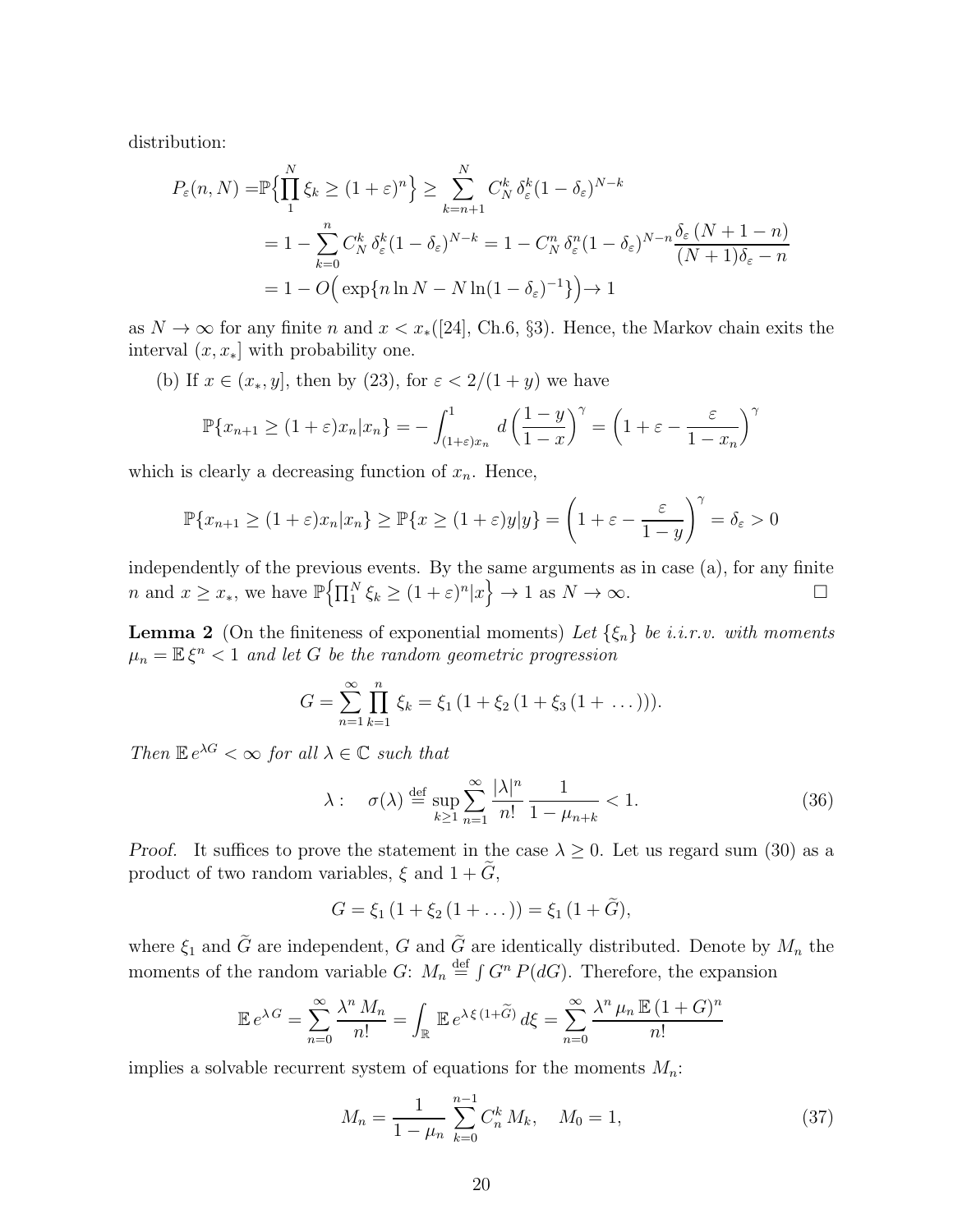where  $C_n^k = \frac{n!}{k!(n-k)!}$ . Using the recurrent definition (37) of  $M_n$ , we obtain

$$
S \stackrel{\text{def}}{=} \sum_{n=1}^{\infty} \frac{M_n \lambda^n}{n!} = \sum_{n=1}^{\infty} \frac{\lambda^n}{n!} \frac{1}{1 - \mu_n} \left( 1 + \sum_{k=1}^{n-1} M_k C_n^k \right)
$$
  
\n
$$
= \sum_{n=1}^{\infty} \frac{\lambda^n}{n!} \frac{1}{1 - \mu_n} + \sum_{k=1}^{\infty} \frac{\lambda^k M_k}{k!} \sum_{n=k+1}^{\infty} \frac{\lambda^{n-k}}{(n-k)!} \frac{1}{1 - \mu_n}
$$
  
\n
$$
= \sum_{n=1}^{\infty} \frac{\lambda^n}{n!} \frac{1}{1 - \mu_n} + \sum_{k=1}^{\infty} \frac{\lambda^k M_k}{k!} \sum_{m=1}^{\infty} \frac{\lambda^m}{m!} \frac{1}{1 - \mu_{k+m}}
$$
  
\n
$$
\leq L + S \sup_{k \geq 1} \sum_{m=1}^{\infty} \frac{\lambda^m}{m!} \frac{1}{1 - \mu_{k+m}} = L + \sigma(\lambda)S, \quad L \stackrel{\text{def}}{=} \sum_{n=1}^{\infty} \frac{\lambda^n}{n! (1 - \mu_n)}.
$$

Thus,  $S \le L (1 - \sigma(\lambda))^{-1} < \infty$ , provided  $\sigma(\lambda) < 1$ .

**Lemma 3** (Anti-Chebyshev inequality) Let  ${Y_n}$  be a sequence of positive finite random variables such that  $Y_n \leq Y^* < \infty$  and  $\inf_{n,Y_1,\dots,Y_m} \mathbb{E}(Y_{n+1}|Y_1,\dots,Y_m) = Y_* > 0$ . Then,

$$
\mathbb{P}\left\{\sum_{k=1}^{n} Y_k > \frac{1}{2}n Y_*\right\} \ge \frac{1}{2Y^*/Y_* - 1}.
$$

Proof. For  $X = \sum_{k=1}^n Y_k$ , we have  $n Y^* \ge X^* \ge \mathbb{E} X \ge n Y_*$ . Hence, for any  $\varepsilon \in (0,1)$ , we have  $\mathbb{P}\{X > \varepsilon n Y_*\} \geq \mathbb{P}\{X > \varepsilon \mathbb{E} X\}$ . In addition,

$$
\mathbb{E}X \le X^* \mathbb{P}\{X > \varepsilon \mathbb{E}X\} + \varepsilon \mathbb{E}X (1 - \mathbb{P}\{X > \varepsilon \mathbb{E}X\}).
$$

Therefore, by setting  $\varepsilon = 1/2$ , we obtain

$$
\mathbb{P}\{X > \varepsilon n Y_*\} \ge \mathbb{P}\{X > \varepsilon \mathbb{E} X\} \ge \frac{1-\varepsilon}{X^*/\mathbb{E} X - \varepsilon} \ge \frac{1-\varepsilon}{Y^*/Y_* - \varepsilon}\bigg|_{\varepsilon=1/2} = \frac{1}{2Y^*/Y_* - 1}.\quad \Box
$$

**Lemma 4** (On the distribution of the exit time) The Markov chain  $\{x_n\}$  with transition probabilities (23) exits the interval  $(x, x_*)$  in  $N(x, x_*)$  steps with the probability

$$
\mathbb{P}\{n_*(x) \ge N(x, x_*)\} \ge \frac{1}{2Y^*(x)/Y_* - 1} = O(\ln x^{-1})^{-1},
$$

where  $Y^*(x) = \ln(x_*/x) \leq \ln x^{-1}$ , and

$$
N(x, x_*) = \left[\frac{2}{Y_*} \ln \frac{x_*}{x}\right] + 1 = O(\ln x^{-1}), \quad Y_* = \frac{1}{Z_\alpha(x_*)} \int_1^{1/x^*} \ln s \, s^\alpha \, r(s) \, ds > 0.
$$

Proof. Note that the function

$$
\mathbb{E}_{x_n} \ln \frac{x_{n+1}}{x_n} = \frac{1}{Z_\alpha(x_n)} \int_1^{1/x_n} \ln \xi \xi^\alpha r(\xi) d\xi \stackrel{\text{def}}{=} \mathbb{E}_{x_n} \ln \xi
$$

is a decreasing function of the initial point  $x_n \in (0, x_*]$ ; hence,  $\mathbb{E}_{x_n} \ln \frac{x_{n+1}}{x_n} \geq \mathbb{E}_{x_*} \ln \xi$ , and for the random variables  $Y_n = \ln \frac{x_{n+1}}{x_n}$ , we have

$$
Y_* = \min \mathbb{E}_x \{ Y_{n+1} | Y_1, \dots, Y_n \} = \mathbb{E}_{x_*} \ln \xi.
$$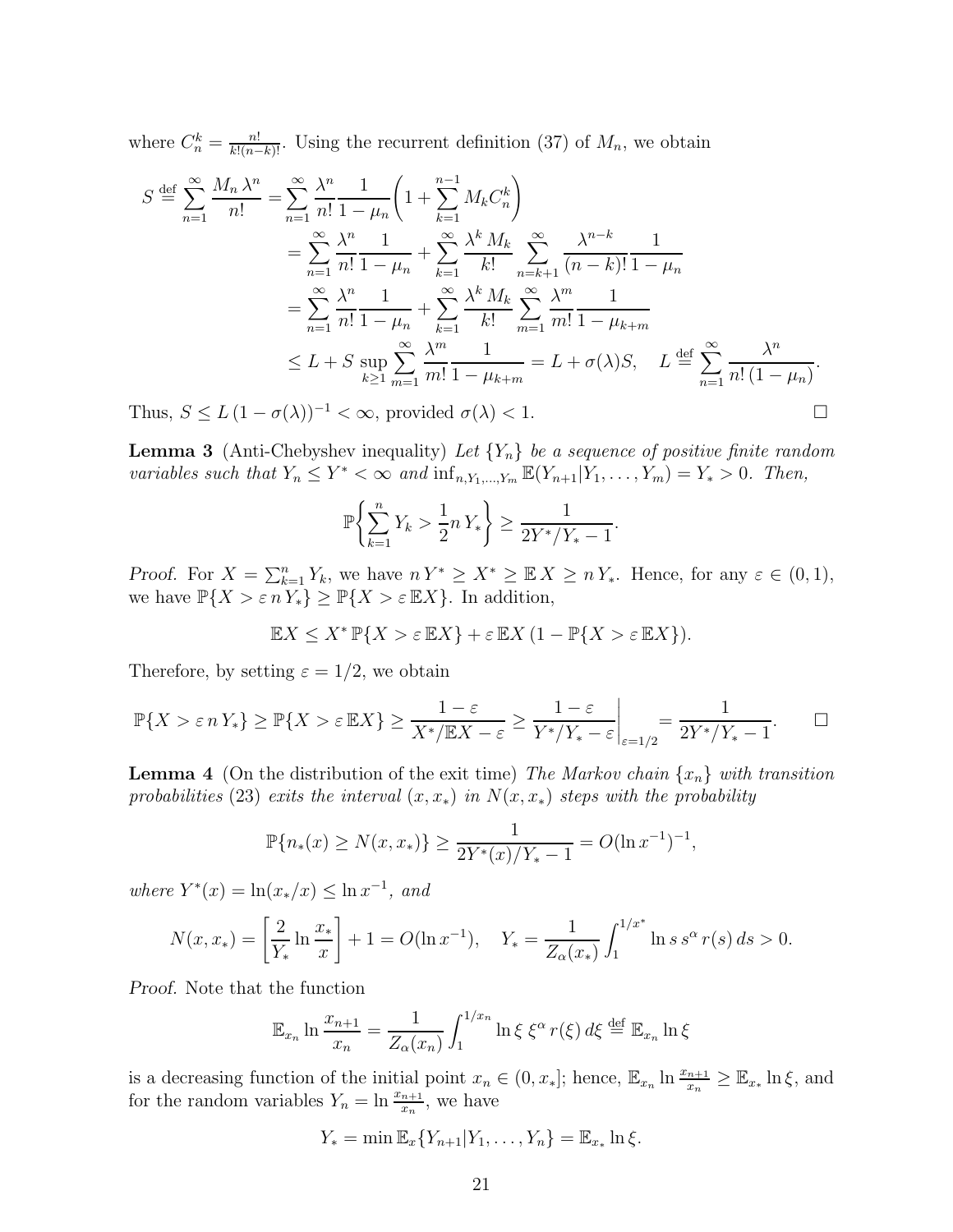Hence, for  $x_n = x \prod_{k=1}^n x_k/x_{k-1} = x \exp{\{\sum_{k=0}^{n-1} \ln Y_k\}}$ , Lemma 3 implies

$$
\mathbb{P}\{x_{n_{*}} > x_{*}\} = \mathbb{P}\left\{\sum_{k=0}^{n_{*}-1} \ln Y_{k} > \ln x_{*}/x\right\}
$$
  
\n
$$
\geq \mathbb{P}\left\{\sum_{k=0}^{n_{*}-1} \ln Y_{k} > n_{*} Y_{*}/2\right\}\Big|_{n_{*} Y_{*}>2 \ln(x_{*}/x)} = \frac{1}{2Y^{*}(x)/Y_{*}-1},
$$

i.e., exit time  $N(x, x_*) = \left[\frac{2}{Y}\right]$  $\frac{2}{Y_*} \ln \frac{x_*}{x}$ |+1 has a probability of not less than  $(2Y^*(x)/Y^*-1)^{-1}$ .  $\Box$ 

## References

- [1] D. G. Champernowne, Econ. J., 23 (1953) 318–351.
- [2] S. C. Manrubia, D. H. Zanette, Phys. Rew. E, 59 (1999) 4945–4948.
- [3] M. Nieri, W. Suoma, Working paper of Dept. of Economics of Utah State Univ., October 6 (2004).
- [4] G. U. Yule, Philos. Trans. R. Soc. London B, 213 (1925) 21–87.
- [5] M. E. J. Newman, Contemporary Physics, 46 (2005) 323–351.
- [6] H. Aoyama, W. Souma, Y. Fujiwara, Physica A, 324 (2003) 352-358.
- [7] M. Y. Sweezy, Economic Statistics, 21, no. 4 (1939) 178–184.
- [8] H. Aoyama, W. Souma, Y. Nagahara, M. P. Okazaki, H. Takayasu, M. Takayasu, Fractals, 8, no. 3 (2000) 293–300.
- [9] Y. Fujiwara, C. Di Guilmi, H. Aoyama, M. Galetti, W. Souma, arXiv:condmat/0310061, 2003.
- [10] J. H. Ausubel, Technology in Society, 26 (2004) 343–360.
- [11] A. B. Atkinson, W. Salverda, Journal of European Economic Assiciation, 3, no. 4 ( (2005) 883–913.
- [12] A. B. Atkinson, Income Tax and Top Incomes over the Twentieth Century, Plenary Lecture given at the XXVIII Meeting on Economic Analysis, Seville, 11–12 December 2003.
- [13] W. J. Reed, Physica A, 319 (2003) 469–486.
- [14] X. Gabaix, Quarterly Journal of Economics, CXIV (1999) 739–767.
- [15] J.-Ph. Bouchaud, Power laws in economics and finance: some ideas from physics, Quantitative Finance, 1 (2001) 105–112.